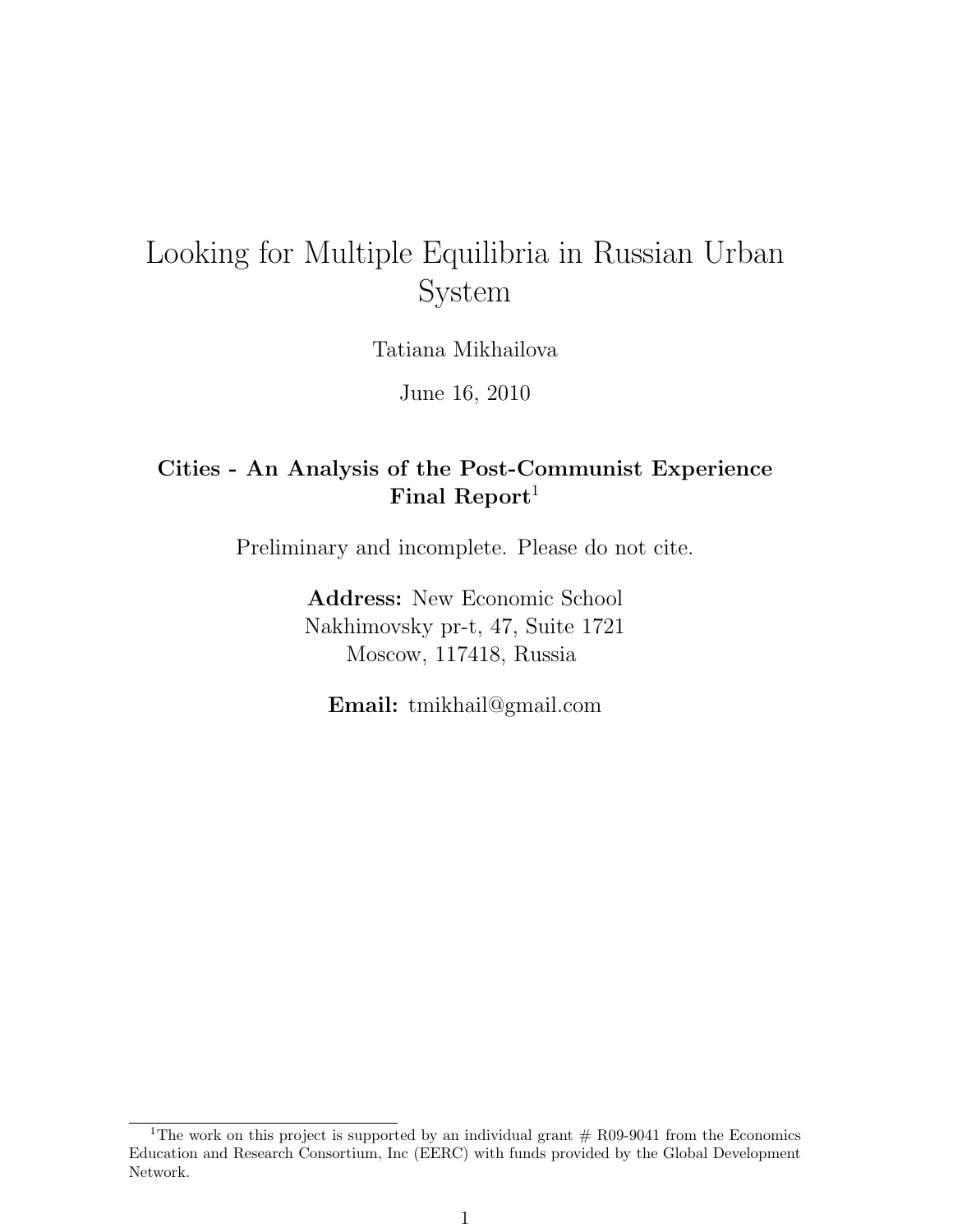# 1 Introduction

Models of New Economic Geography since Krugman (1991) predict the possibility of multiple stable equilibria in the distribution of economic activity across geographical space. Even in a most simple model multiple equilibria naturally arise when we allow for increasing returns and multiple a priori possible locations for agglomerations. Which location becomes a city (or an agglomeration center) and continues to attract economic activity, and which remains a periphery? History knows many examples where a natural advantage of a particular location (or even a historical accident) seemed to determine the future spatial pattern of economic activity. Theory support this possibility: a temporary advantage can lead to the concentration of economic activity in a particular place, this agglomeration locks itself in, outlives the very factors that created it, and remains a permanent point of attraction for economic activity.

How applicable is this simple theoretical story to reality is a question of extreme practical importance. Indeed, if switching between potential spatial equilibria is relatively easy, this means that temporary shocks can permanently alter the spatial economy. In this case, regional policy, in principle, is capable of implementing permanent changes to economic geography landscape with temporary measures. If the opposite is true, i.e the multiple equilibria are rare or the transition from one to another is rather difficult, then we have to accept that regional policy is potent only in short run, only as long as the particular measures are in effect.

Since the famous work by Davis & Weinstein (2002) researchers have tried to find evidence of multiplicity of equilibria using historical events as natural experiments. The examples of Japanese cities (Davis & Weinstein (2002)) and industries (Davis & Weinstein (2008)) suggest that even drastic negative shocks such as WWII destruction in Japan do not trigger the switch to a different equilibrium. Populations and industry shares of the cities exhibit mean-reversion to their prewar trajectories, and there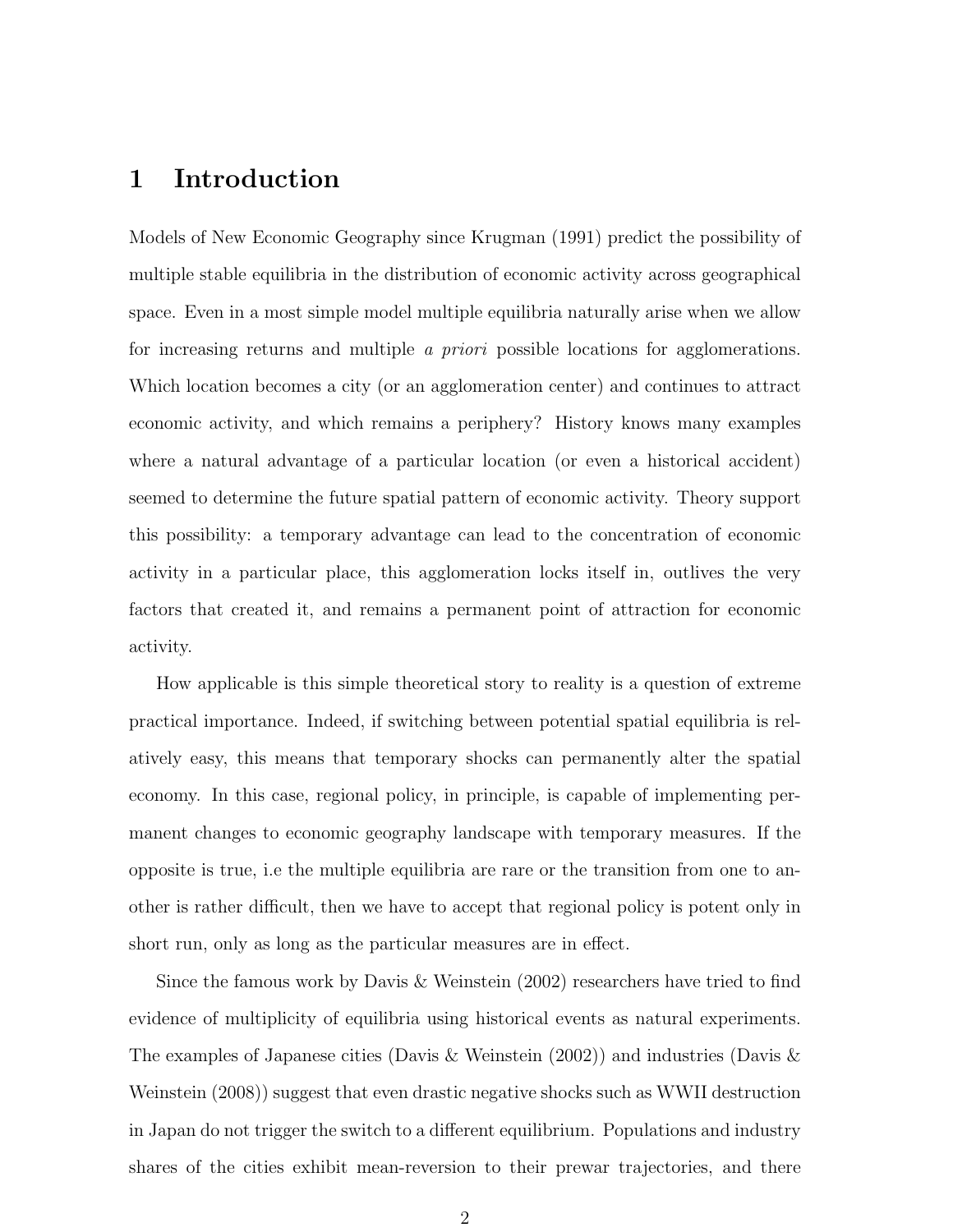appears to be only one spatial equilibrium. Bosker, Brakman, Garretsen & Schramm (2007) came to the same conclusion in the case of Western German cities - because of the division of Germany they do not exhibit reversion to their pre-war trajectories, but partial mean-reversion is observed, and cities seem to converge to a new (single) equilibrium.<sup>2</sup> On the other hand, the work of Redding, Sturm & Wolf (2007) on airline industry in Germany showed that the main air hub had shifted from Berlin to Frankfurt after the WWII, but did not shift back to Berlin after German reunification, even though hub in Berlin could have been a stable equilibrium. This is a piece of evidence in favor of multiplicity of equilibria.

Why did we not observe multiple equilibria in the data more often? The explanation may be that fundamental characteristics of locations play much bigger role in attracting economic activity than agglomeration externalities (increasing returns). However, the examples of WWII destruction in Germany and, especially, in Japan cannot be used to conclusively test for this. Bombing during the war, severe as it was, destroys neither location fundamentals nor agglomeration externalities associated with a location. In most cases, transportation infrastructure remains in place, as well as attachment of people and firms to the city/region - so the destroyed capital is restored and people return. Maybe the shock to the infrastructure has to be more severe to trigger the switch of equilibrium?

It is also possible that the reactions to the positive shock and to the negative shock differ. People's reaction to the negative shock (destruction) would be to rebuild all that was lost. But what if a shock were positive? Imagine that, as an experiment, a city is arbitrarily built, infrastructure is created, people are moved in, capital is accumulated - would this new city be eventually destroyed or abandoned? Or would it persist?

<sup>&</sup>lt;sup>2</sup>Interestingly enough, cities in socialist Eastern Germany did not exhibit mean-reversion, presumably due to heavy influence of central planning in regional economics, this influence being orthogonal to what market incentives would have produced.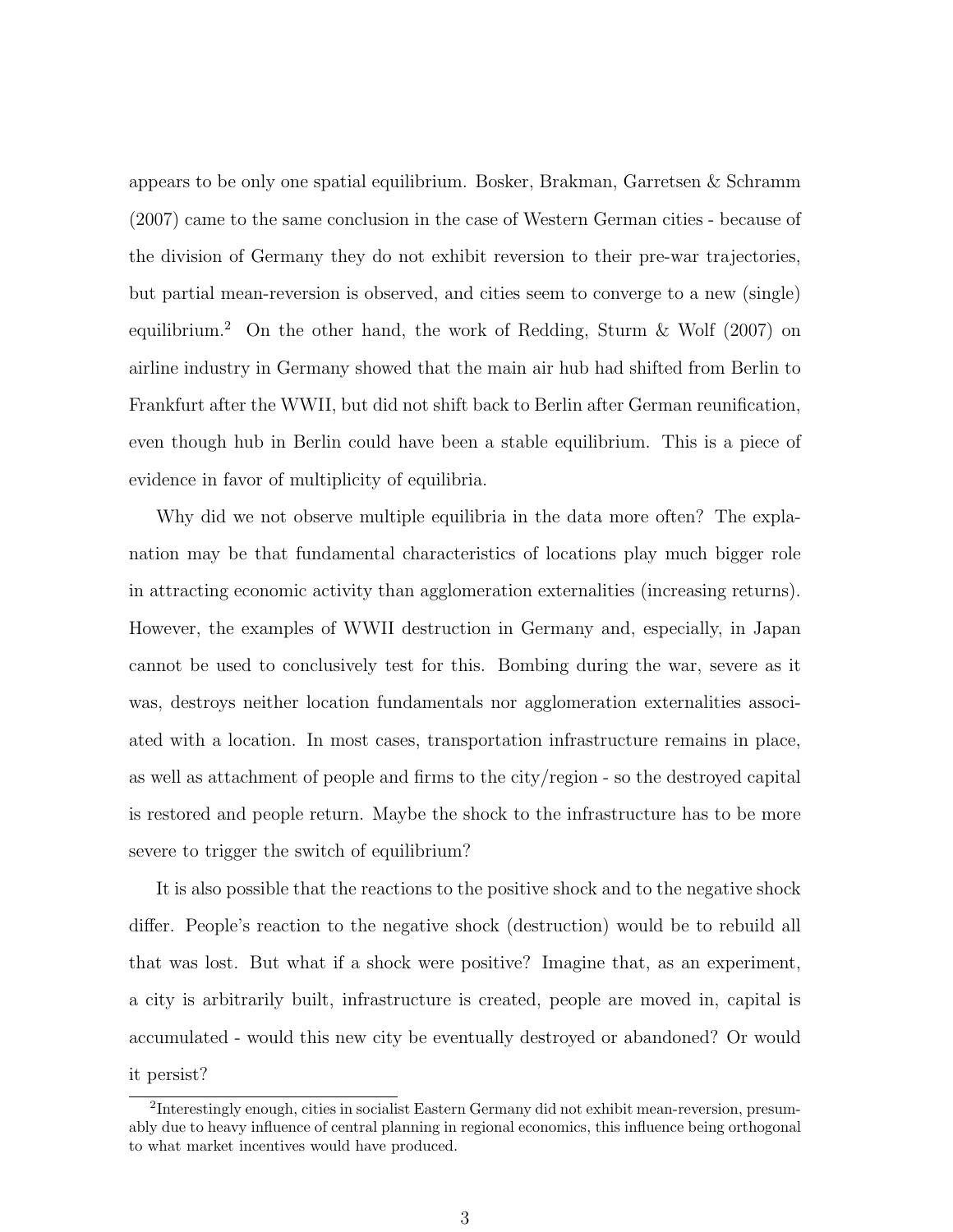In this paper I study the dynamics of city growth in the Soviet Union and Russia throughout 20th century in order to evaluate the existence of multiple spatial equilibria. Russian history throughout XXth and the beginning of XXIst centuries presents a unique case. The big experiment of central planning in spatial economy gives an opportunity to observe, after the breakup of the Soviet system, the adjustment toward a market-based spatial equilibrium. The uniqueness of Russia is twofold. First, Russia is large territorially, while Japan or Germany are relatively small countries. In fact, one of the criticisms of Davis & Weinstein (2002) was that Japan is not suited to be an example of an economy where multiple spatial equilibria are likely. Japanese terrain does not provide for a variety of alternative locations for cities and concentrated economic activity. Most of its territory is mountainous and difficult to settle. Moving from one place to another is easier in Japan because of relatively short distances, and this helps speedy recovery of population shares after the war. Russia, on the other hand, spans 11 time zones, and presents a vast variety of alternative locations, highly heterogeneous by physical geography. Transportation costs between alternative locations is much higher in Russia, on average. In theory, these factors work to make mean-reversion of any shock more difficult in Russia, therefore, we have a better chance to see multiple equilibria.

Second, Russia experienced not only destruction-type shocks, but also, due to the impact of Stalinism and central planning, relocation-type shocks (effectively, positive shocks to some regions). Similarly to Japan and Germany, Soviet Union also experienced negative WWII consequences - the eastern parts of the country suffered heavy losses, both in infrastructure and population. In addition to that, in several periods of Soviet history previously undeveloped territories were aggressively populated, people were resettled (by force or via wage incentives), and infrastructure was built. A number of cities, towns, and industries in the remote and inhospitable parts of the country were built literally from nothing. All of this was done without regard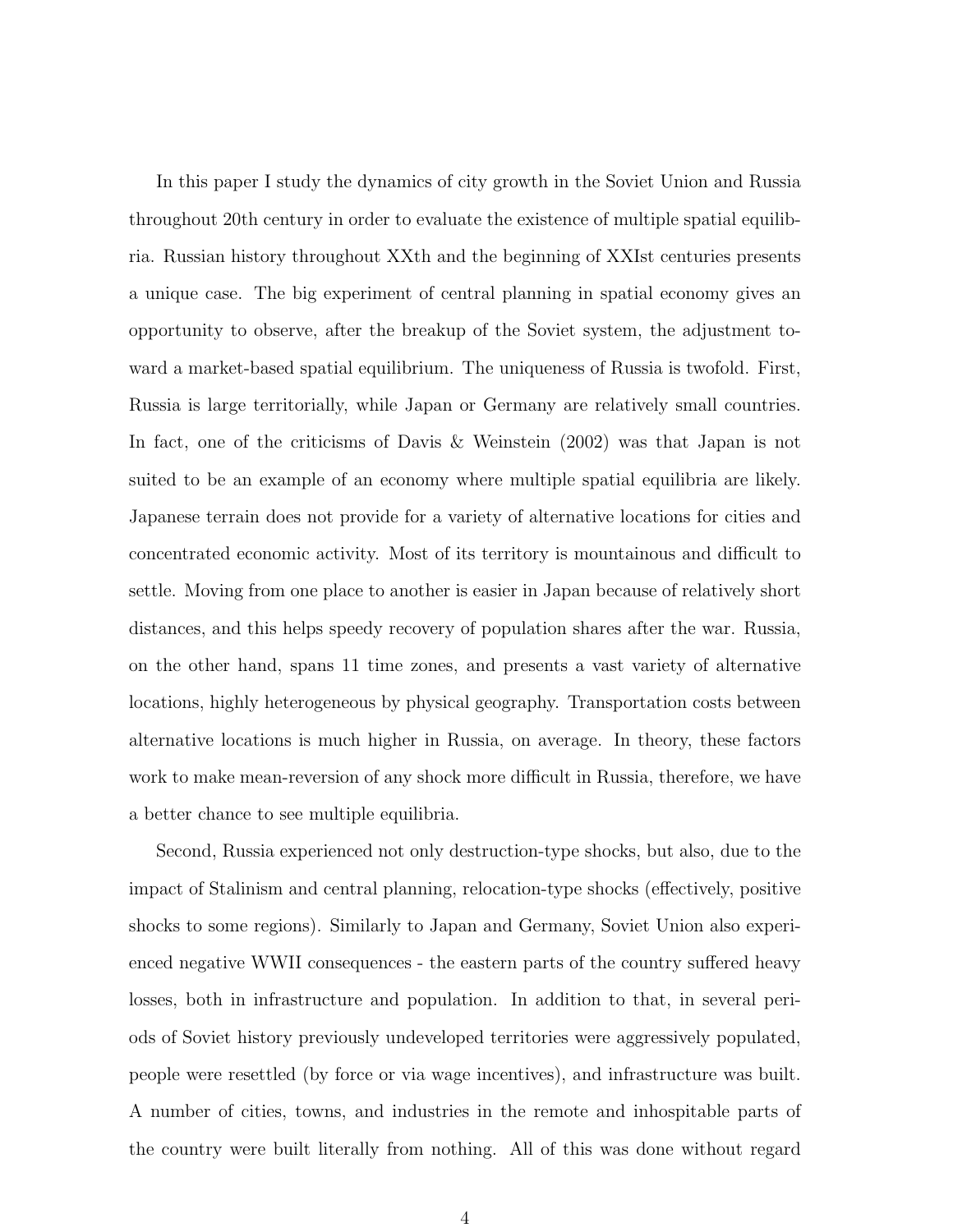to the true economic rationale - to consider economic cost and benefits would be nearly impossible in the absence of market prices, even if Soviet planning authorities wanted to. Thus, we have a chance to observe how the market system (Russia after transition) reacts to the shock that had created agglomeration externalities in places where location fundamentals are lacking. In Russian case we have a hope to empirically separate the impact of location fundamentals and agglomeration externalities on regional growth.

I apply the methodology of Davis & Weinstein (2002), Davis & Weinstein (2008), and Bosker et al. (2007) to the data on growth or decline of Russian cities after transition. The main research questions are whether we observe mean reversion comparing the growth of cities during several historical periods: both under Soviet Union and after transition, and whether the spatial process is best described by the model with a single or multiple equilibria. I also extend the methodology of Davis & Weinstein (2008) allowing for the observed heterogeneity in the dynamics of city growth in a following way. I let the critical values of the shock that trigger a change of an equilibrium - the breakpoints - depend on a set of observable characteristics of a location, parameterize it and estimate the parameters. These parameters essentially quantify the trade-off between the long-run effect of (observed) location fundamentals and agglomeration externalities. In general, the results will add to our understanding of the effectiveness of regional policies, long-term and short-term. In particular, it is interesting to know whether any of the Soviet regional policies appear to have a permanent impact on the long-run spatial equilibrium in Russia.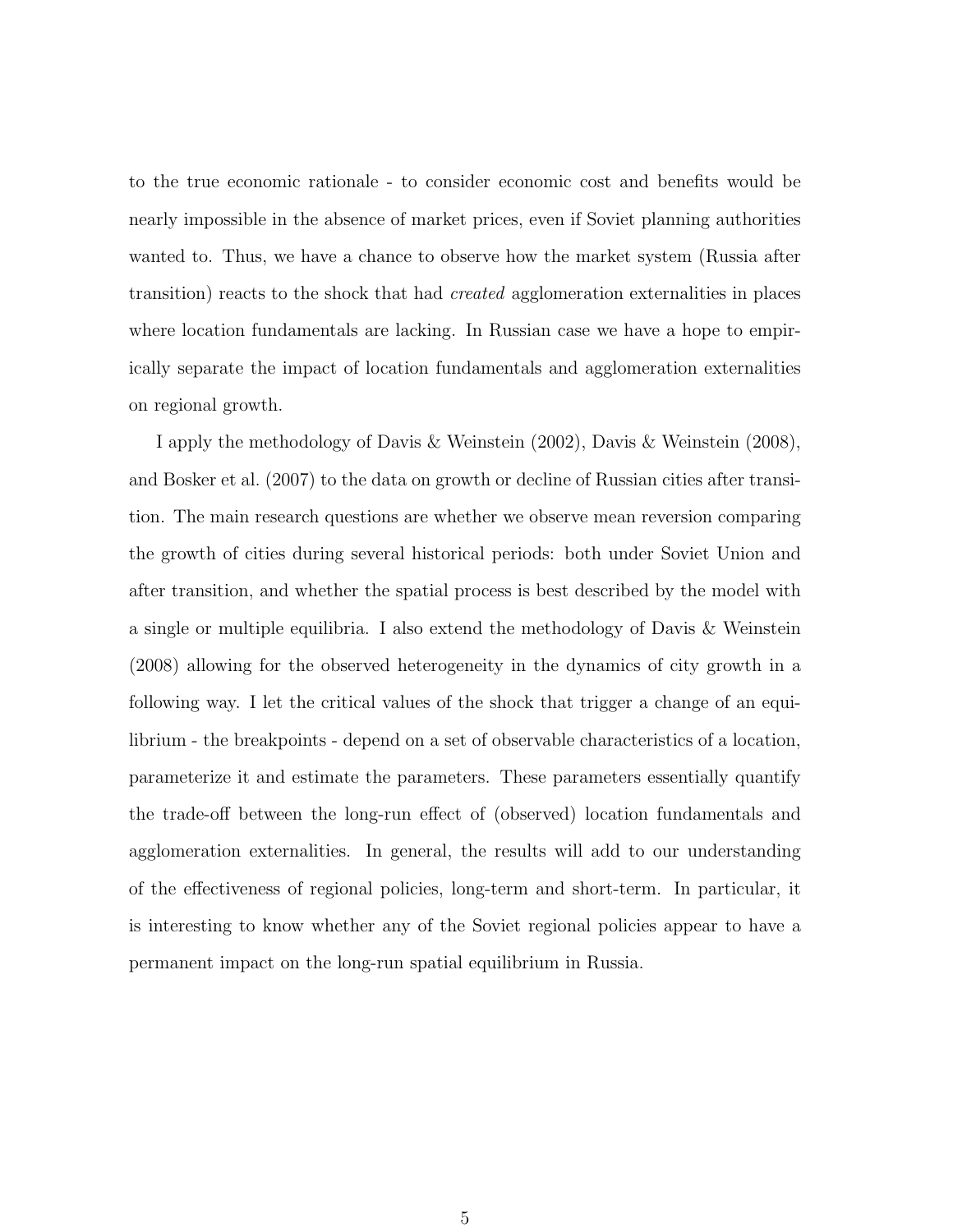### 2 Methodology

Following Davis & Weinstein (2002) consider a simple law of motion for the log of city sizes  $s_i$ :

$$
s_{it} = \Omega_{it} + \epsilon_{it},\tag{1}
$$

where  $\Omega_{it}$  - target size (for now, assume it is stable over time,  $\Omega_{it} = \Omega_{it+1} = \Omega_i$ ),  $\epsilon_{it}$  a random shock, possibly persistent over time. Let

$$
\epsilon_{it+1} = \rho \epsilon_{it} + \nu_{it+1},\tag{2}
$$

where  $0 < \rho < 1$ ,  $\nu_{it+1}$  are iid. Davis & Weinstein (2002) estimate the following equation:

$$
s_{it+1} - s_{it} = (\rho - 1)\nu_{it} + [\nu_{it+1} + \rho(1 - \rho)\epsilon_{it-1}],
$$
\n(3)

where  $\nu_{it}$  is endogenous and requires instrumenting.

Equations (1)-(3) describe the case of a single equilibrium. After an exogenous shock a system of cities (or regions) returns to the long-run trajectory. Parameter  $\rho$ describes the speed of convergence when time period length is given.

Davis & Weinstein (2008) propose the methodology for looking for multiple equilibria in this setting. Modify equation (3) to allow for critical values of  $\nu_{it}$  (breakpoints)  $b_h$  and  $b_l$ . When  $\nu_{it}$  exceeds a corresponding breakpoint by absolute value, a transition to a new equilibrium is triggered:

$$
s_{it+1} - s_{it} = (\rho - 1)(\nu_{it} - \Delta_l) + [\nu_{it+1} + \rho(1 - \rho)\epsilon_{it-1}], \text{ if } \nu_{it} < b_l
$$
\n
$$
s_{it+1} - s_{it} = (\rho - 1)\nu_{it} + [\nu_{it+1} + \rho(1 - \rho)\epsilon_{it-1}], \text{ if } b_l < \nu_{it} < b_h
$$
\n
$$
s_{it+1} - s_{it} = (\rho - 1)(\nu_{it} - Delta_h) + [\nu_{it+1} + \rho(1 - \rho)\epsilon_{it-1}], \text{ if } b_h < \nu_{it}.
$$

In case if location  $i$  is affected by a significant negative shock, its long-run target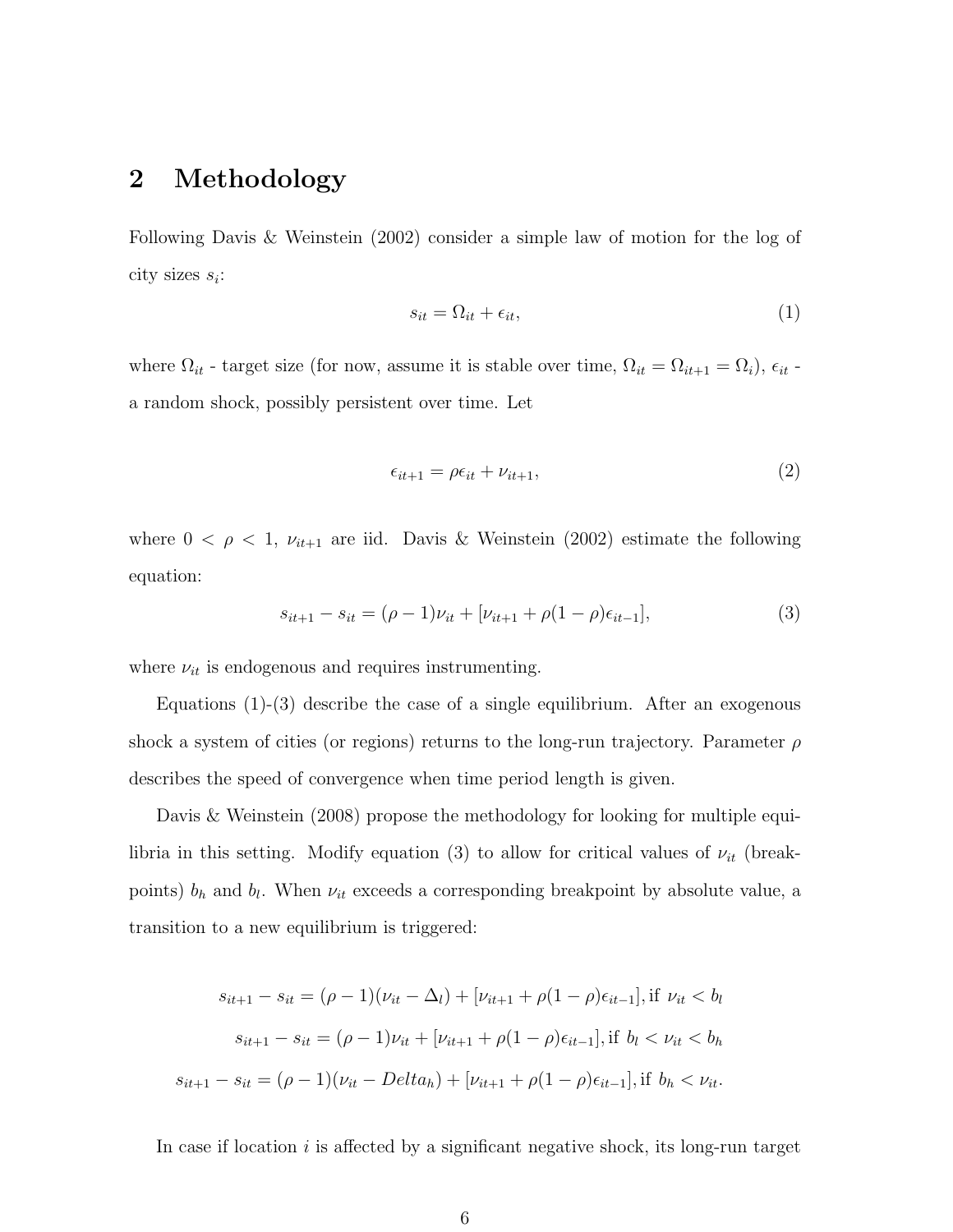share of population changes to a lower level  $\Omega_{it+1} = \Omega_{it} + \Delta_l$  ( $\Delta_l < 0$ ). After a significant positive shock - to a higher level  $\Omega_{it+1} = \Omega_{it} + \Delta_h$ , correspondingly.

An equation 4 can be rewritten in the following way:

$$
s_{it+1} - s_{it} = (\rho - 1)\nu_{it} + (1 - \rho)I_l(b_l, \nu_{it})\Delta_l + (1 - \rho)I_h(b_h, \nu_{it})\Delta_h + [\nu_{it+1} + \rho(1 - \rho)\epsilon_{it-1}],
$$
\n(4)

where  $I_h$ ,  $I_l$  - indicator variables that are equal to 1 if  $\nu_{it} > b_h$  or  $\nu_{it} < b_l$ , correspondingly, and 0 otherwise.

Pure innovation  $\nu_{it}$  is not observed in the data. Davis & Weinstein (2008) note that a natural proxy for the innovation  $\nu_{it}$  - a growth rate of population in the location i during the period t when a shock has occurred - measures it with an error. Moreover, Data on the city growth during the period when shock occurred reflects the compound effect of the shock and the "natural" trends of the city growth that are driven by pre-existing historical circumstances, development, and changes in the economic environment. To deal with these issues, Davis & Weinstein (2008) instrument for  $\nu_{it}$  with the data on war-time destruction and use additional control variables in equation 4 to capture the preexisting growth trends.

Davis & Weinstein (2008) reduce the model to a standard switching regression by assuming that  $\rho$  is close to zero, so that a shock of period t is completely reversed by the end of the period  $t + 1$ . The assumption was natural in their case, since they considered a relatively short-term impact of bombing during the war years versus two decades of post-war reconstruction. It was possible for Japanese cities to fully mitigate the WWII destruction before 1969. In contrast, I am exploring the long-lasting impact of Soviet planning system. It's influence on population migration was profound, and it would be naive to expect that its results can be undone in merely 13 post-transition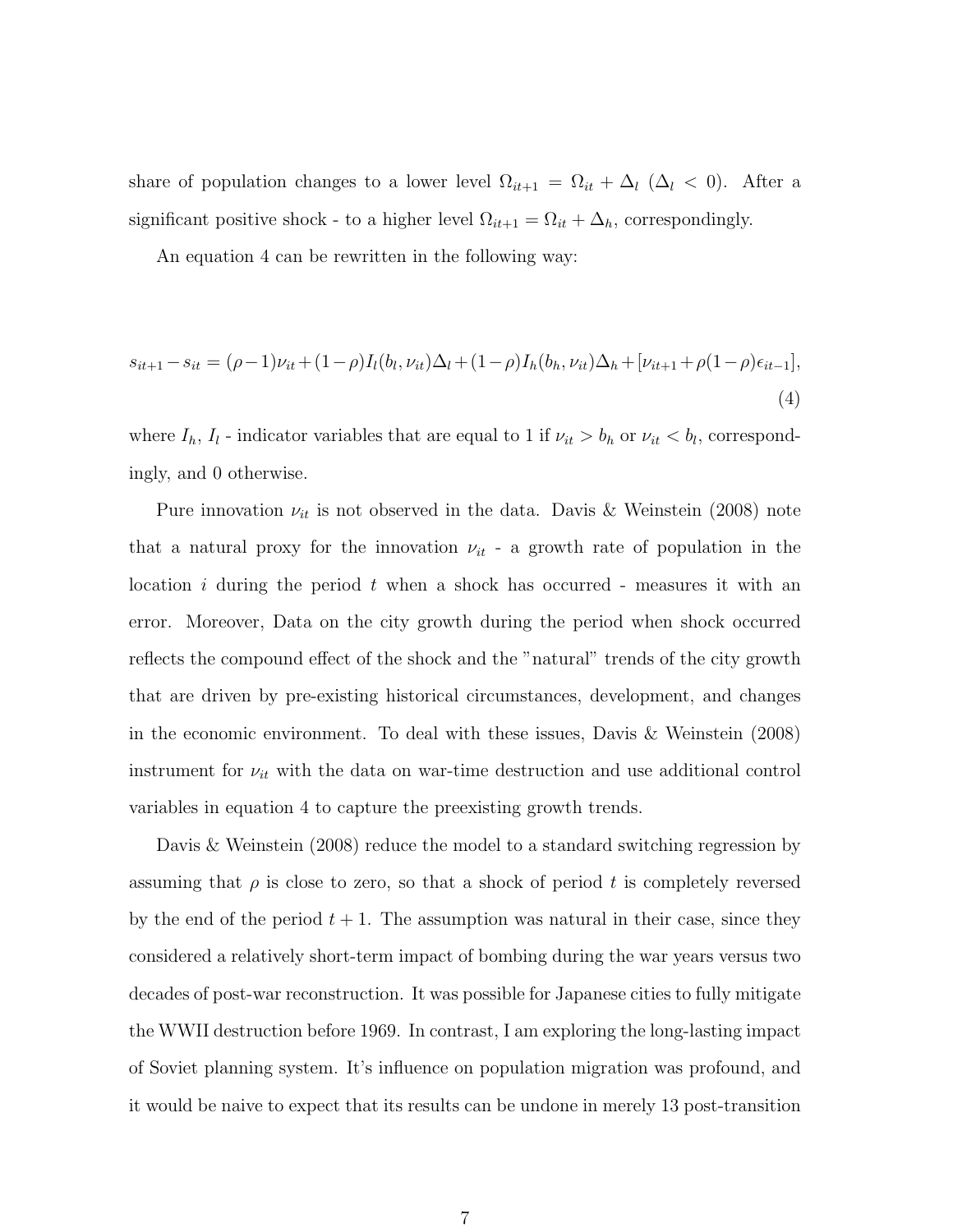years.<sup>3</sup> Of course, we could expect some degree of reversion of Soviet policies during the late Soviet years. However, in USSR migration was continuously affected by the state via various stimuli and in many cases directly controlled. Therefore, neither in post-transitional Russia, nor in the USSR of 1970s-1980s we cannot expect to see such strong and prompt mean-reversion of the shock as in post-war Japan, and there is no ex ante expectation that  $\rho$  is close to zero. I do not impose  $\rho = 0$  constraint, the value of  $\rho$  is estimated via ML-procedure together with the rest of the parameters.

Additionally, I allow the thresholds  $b_l$  and  $b_h$  to vary between observations according to some observable characteristics. Consider two locations with inherently different attractiveness to people (economic agents). A city in a good location (warm climate, in proximity to other populated areas, easy access to natural transportation roots, ports, etc) should be more stable in an event of a negative shock and easier to "jump-start" by a positive shock than a city in an unfavorable location (bad climate, far away, etc). The better is the location, the lower should be the both thresholds. Thus, if x - is a vector of location characteristics, let thresholds be linear functions of these characteristics:  $b_l = \beta_{l0} + x\beta$ ,  $b_h = \beta_{h0} + x\beta$ , where  $\beta$  - parameter vector, and equation 4 becomes:

$$
s_{it+1} - s_{it} = (\rho - 1)\nu_{it} + (1 - \rho)I_l(\beta_{l0} + x\beta, \nu_{it})\Delta_l + (1 - \rho)I_h(\beta_{h0} + x\beta, \nu_{it})\Delta_h + [\nu_{it+1} + \rho(1 - \rho)\epsilon_{it-1}],
$$
\n(5)

The parameters  $\rho, \Delta_l, \Delta_h, \beta_l, \beta_h$  of the equation 5 are determined via likelihood maximization procedure.

<sup>3</sup>My data covers the time period till the last Russian Population Census in 2002.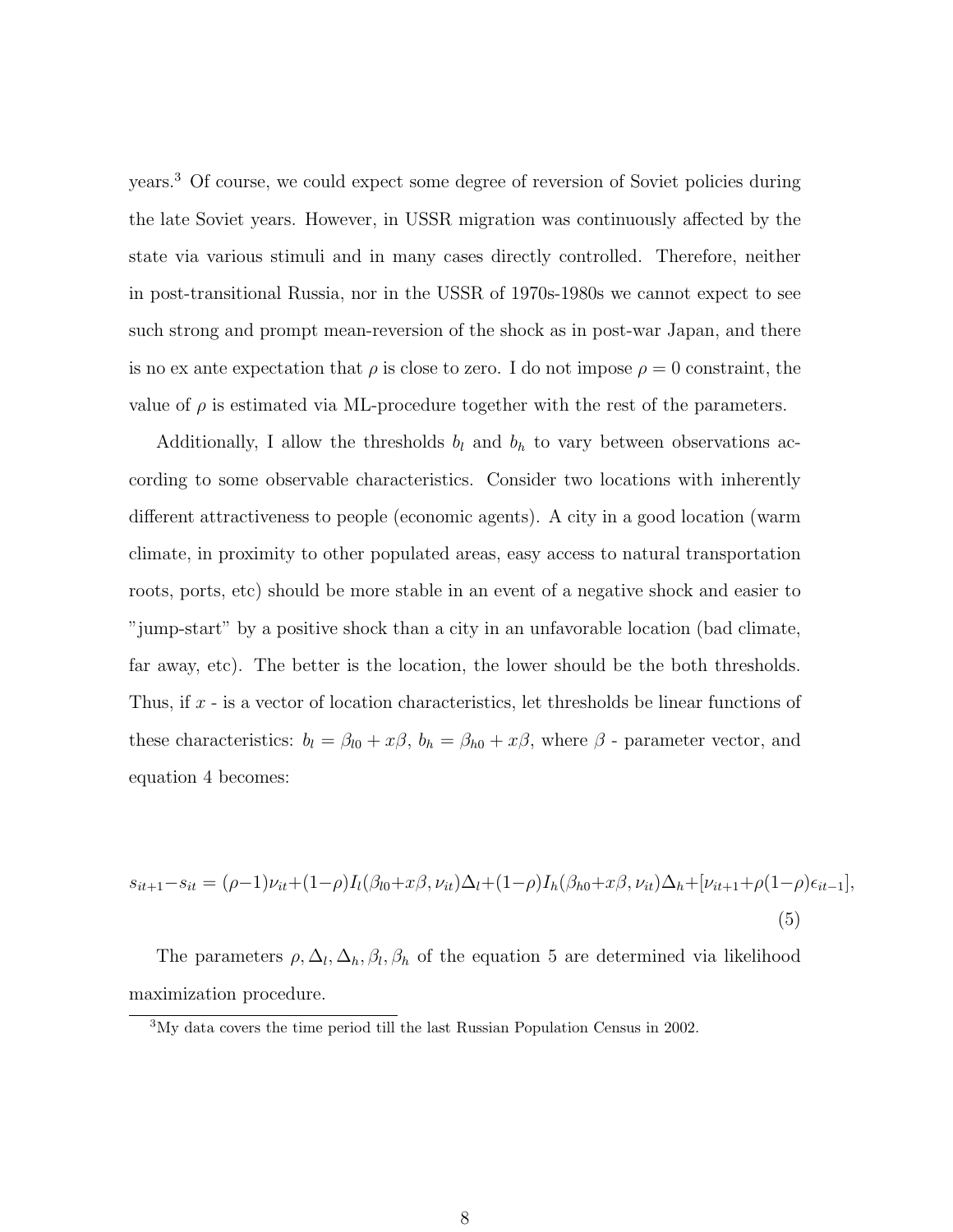#### Instruments

In our context, the Soviet system influenced the spatial economy profoundly. However, the behavior of individual households was rational given the constraints, circumstances and incentives of that time. Therefore, the growth or decline of cities and regions under Soviet Union was (apart from the facts of involuntary resettlement) a product of people's decisions made under a mixed set of incentives. Some factors, relevant in both planned and market environment (climate, historical amenities, etc), worked to influence migration decisions in the same manner as they do today. And some factors(wage and housing incentives, investments, man-built infrastructure) were created by the central planning system to induce migration, and are largely orthogonal to the present-day market stimuli. Instruments should proxy for these additional distortions brought by the Soviet system. The main source of identification comes from the various documented policies of labor migration during the Soviet times.

There were several major waves of cross-country population migration in USSR, both forced and coerced through state-sponsored economic incentives. First GULAG camps appeared in 1920s and the system of camps was used with varying intensity for economic development of remote places all through 1930 to 1950s. The first mass wave of relocation dates from the beginning of 1930s, with the onset of collectivization campain. Rich and middle-class farmers and their families were arrested and forcibly moved, mainly to Siberia, either to labor camps or to specified settlements, without a right to return. Second mass wave was due to intensified repressions at the end of the 1930s. The number of GULAG prisoners continued to grow up until the beginning of the 1950s. It is a widely known fact that the prison labor in 1930s - 1950s was used strategically in the sectors and regions deemed critical for the industrial development of the country, and where free labor would be too expensive (Applebaum (2003)), i.e. it could be viewed as an external shock to the geographical location of labor.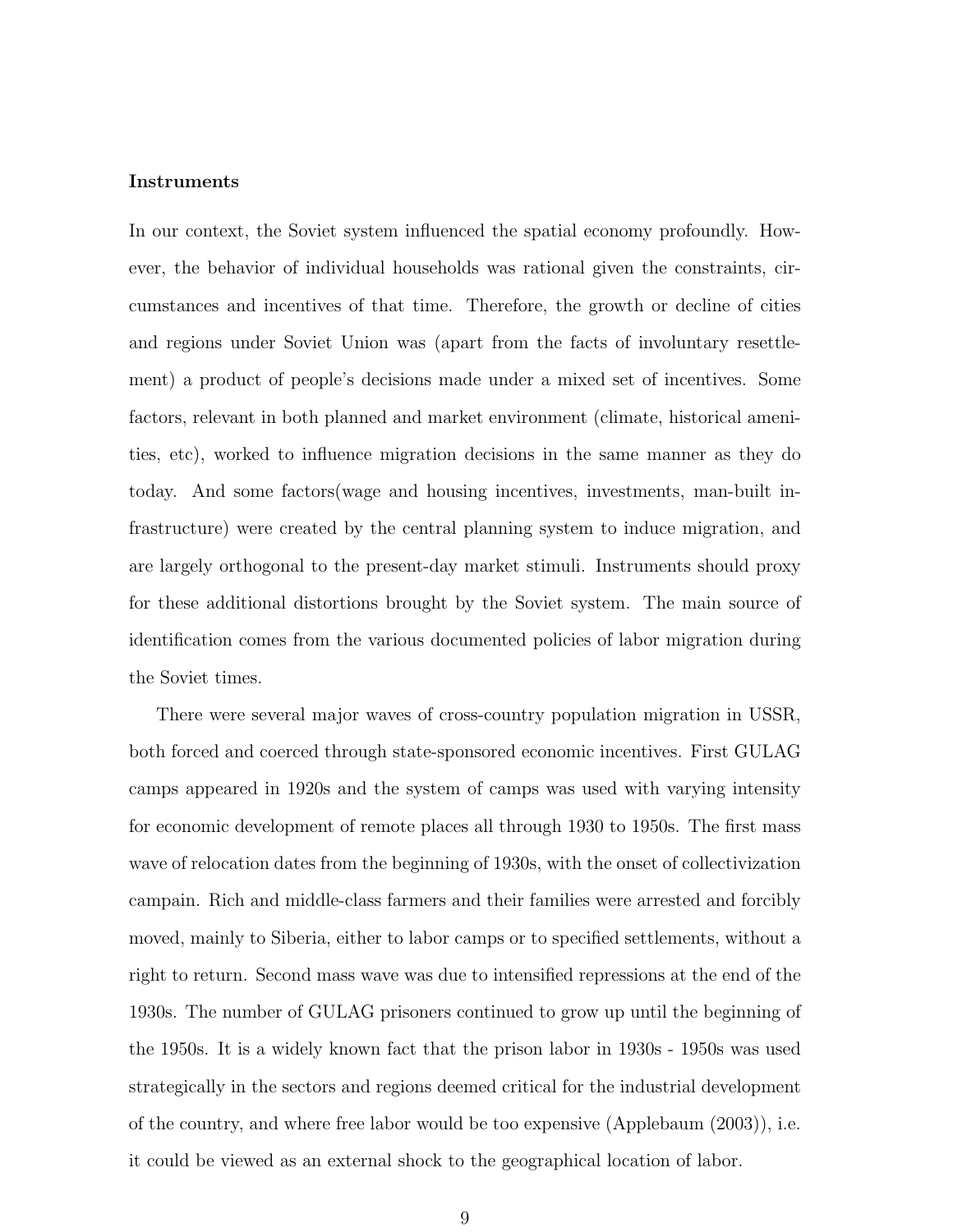Third migration wave happened during WWII, when Western parts of the country lost population due to deaths, destruction, and evacuation. Industrial enterprizes were evacuated to Siberia and Central Asia. Many of them never returned to the west. One of the consequences of WWII was an unprecedented shift in population, which was not reversed when the war was over.

Fourth migration wave in 1970 was voluntary, workers were recruited to the major infrastructure and industrial projects in Siberia and the Far East with (promise of) the economic incentives.

In addition to the forced relocations and direct migration incentives, Soviet governments practiced various restrictions on population mobility, trying not only induce migration to some specific areas, but also discourage population inflow in the other places. One example of such policy were residential restrictions in large cities, that were meant to curb the number of incomers and usually prohibited free in-migration except for the closed relatives of the residents and a set a "quote" for the recruitment of non-residents to the industrial enterprizes.

# 3 Data sources and dataset construction

### Population

Population and basic demographic data come from population censuses in Russian Empire (1897), USSR (1926 - 1989), and Russian Federation (2002). Most detailed data for up to 3500 settlements exist for the censuses of 1989 and 2002. Included are all urban population centers (cities and urban-type settlements), rural population centers of 10 000 people or more and all raion centers regardless of size. I exclude from the sample several regions of North Caucasus: Chechnya, Ingushetiya, Dagestan, since population dynamics during 1989 - 2002 was driven by two wars and constant military conflicts. Mass inflows and outflows of refugees changed the size of population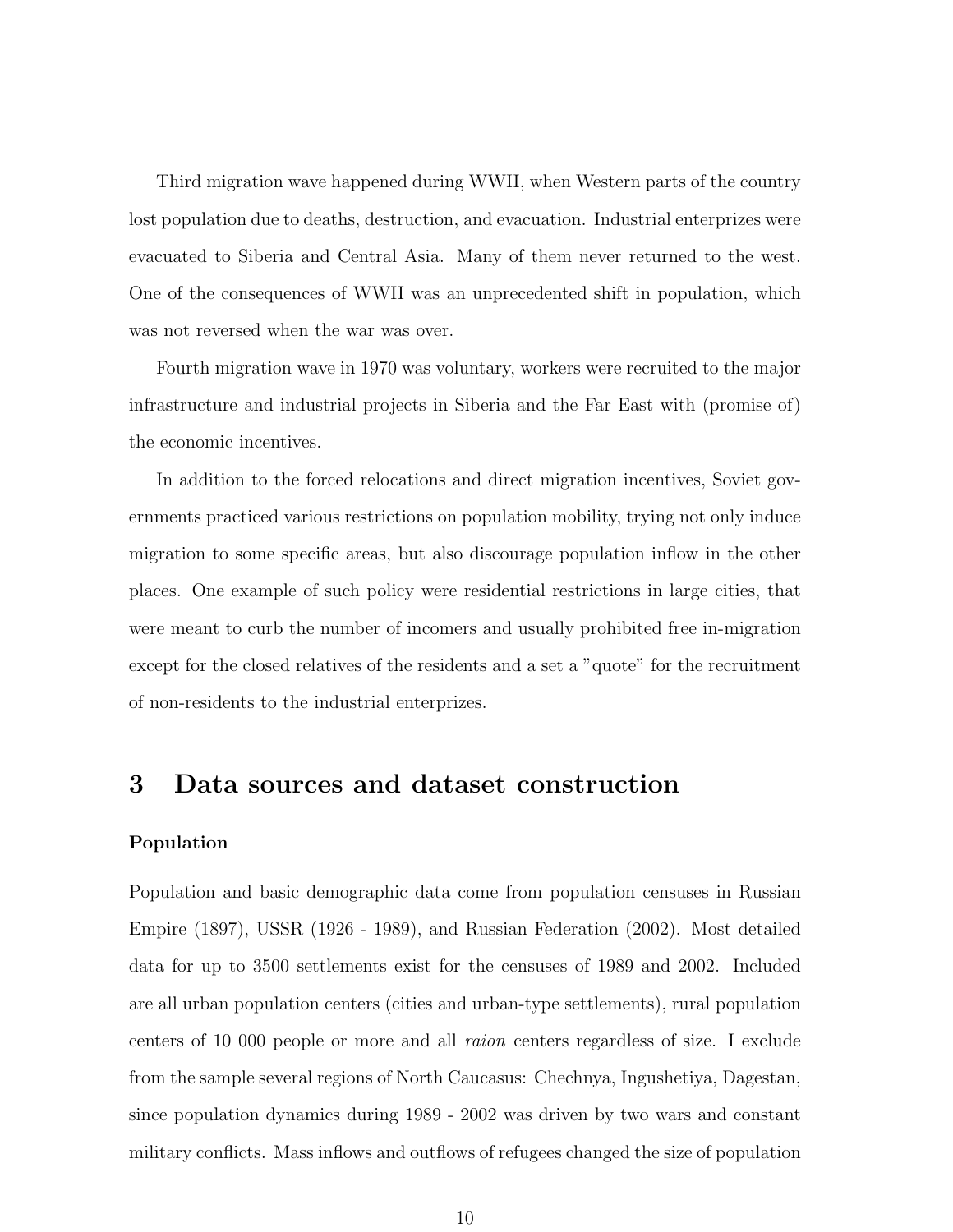cities drastically, and in war zones population accounting is clearly inaccurate.

The remaining sample is not representative of Russian settlement structure, since the data on the vast majority of small rural settlements are missing. Data on population centers of more than 10 000 is quite accurate and complete for most of the census years, so a population of 10 000 seems a natural sampling cutoff.

The earlier years normally have information for all the settlements that had a status of a city. The smallest sample is for the year 1897 with 500 cities and towns (*uezdnye goroda*). For the years 1959 and 1939 data for the settlements that had at least 15000 inhabitants in 1959 are collected in C.D. Harris, "Population of cities of the Soviet Union, 1897, 1926, 1939, 1959 and 1967 : with tables, maps, and gazetteer", 1970.

#### GULAG camps

Data on GULAG system is collected in Smirnov (1998). The database of GULAG prisons and labor camps, created by the Memorial society (Smirnov (1998)), documents geographical location, number of prisoners through time and the type of production activity for every camp.

As a proxy for the economic impact of a camp I calculate the total number of prisoner-years in each location. This way, a camp with the same number of prisoners has twice as much weight if it existed twice as long. I also split the camps into categories according to the specialization. Camps were designated for different types of economic activity: construction, logging and mining, services, etc. I expect to see stronger long-run economic impact from the infrastructure and industrial construction as opposed to natural resource extraction.

To match the data on population centers (cities, towns, villages, settlements) with the data on GULAG camps, I use the geographical coordinates to calculate the total number of prisoner-years inside a 20 km, 50 km and 100 km radius from the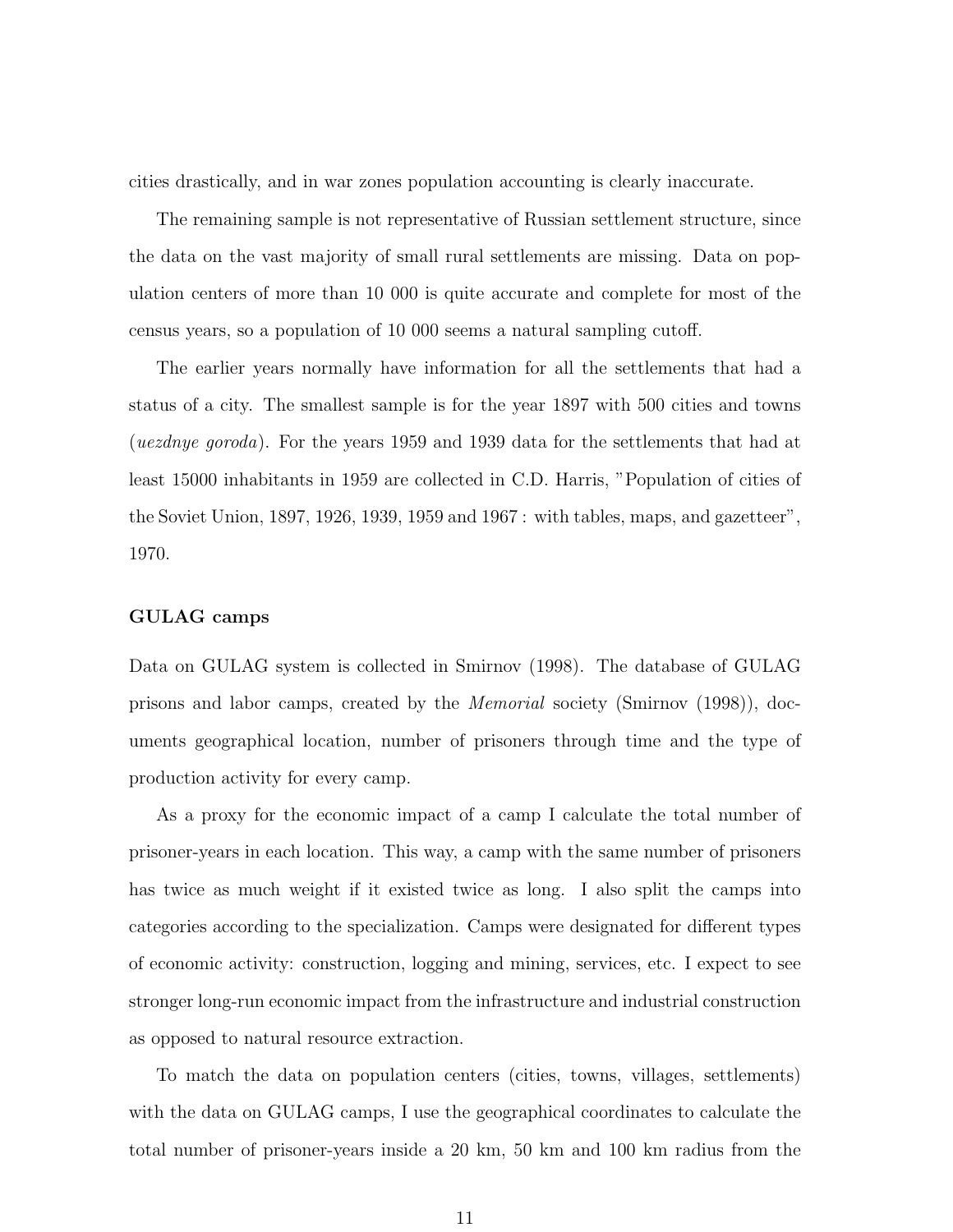population center.

#### Mobility restrictions

Gang & Stuart (1999) studied the effect of migration restrictions on the growth of the Soviet cities. Following their classification, I construct dummy variables for two types of restrictions: total and expansion restrictions. Total restrictions supposedly presented a stronger barrier to the city growth, as they were meant to prohibit all inmigration except for the cases of family reunion. Expansion restrictions set targets for new labor from the outside of the city that can be attracted by resident enterprizes, and supposedly presented a weaker barrier for city growth. I break the cities under the total restrictions into two groups: those restricted since 1939 and since 1959.

### WWII

Unfortunately, the detailed data on wartime destruction and deaths of residents are not available for the Soviet Union. Therefore, I cannot repeat the investigation of Davis & Weinstein (2002) for Russian case. The only variable I am able to construct to proxy for the effect of WWII is the dummy whether city or town was occupied by German forces or was located near the front lines.

### Spatial Dependence

Dynamics of population growth for the locations that are close to each other geographically might be interdependent. An obvious example is an agglomeration of a large city: small settlements and towns might receive an additional impetus for growth if they happen to be located close to a growing metropolis, or, quite the opposite, can start declining, if their location falls into an agglomeration shadow. It would be desirable to capture these effects. Unfortunately, my sample is too large to employ standard methods of spatial econometrics - too many parameters would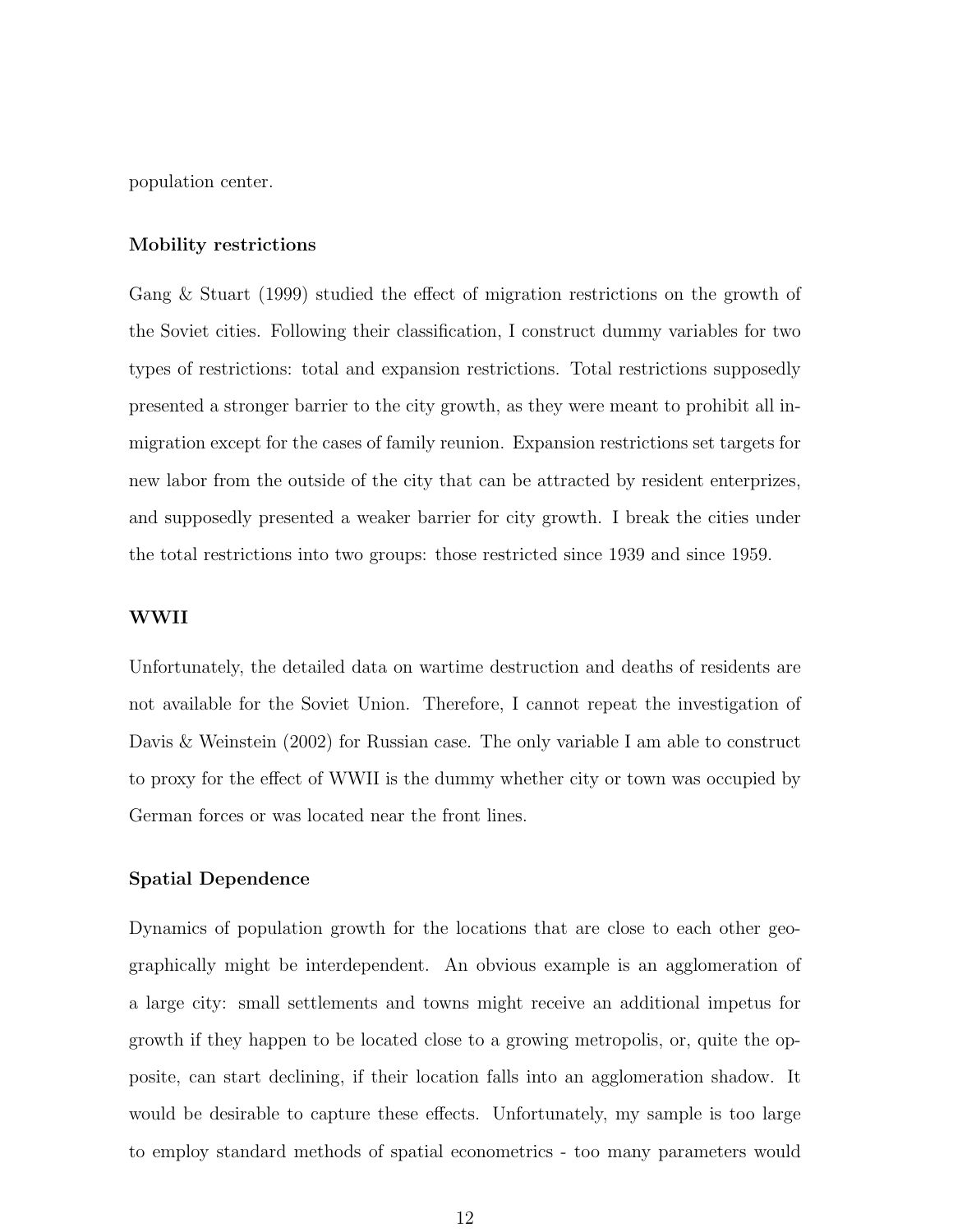have to be estimated. Instead, I restrict the possible kinds of spatial interactions to several simple cases. I construct several variables that describe spatial lag in major variables: population, GULAG prisoners. I consider two kinds of spatial lag: deflated by a step function (simply put, a density of a variable in a circle of a certain radius around the location), and deflated by the inverse distance to the location. I add these to the pool of instruments and control variables.

### 4 Estimation procedure and the results

### 4.1 Preview of the data and the first stage

The first step is to explore the sample to get a feel for the general patterns in city growth in Russia from 1897 to 2002. I start with performing via OLS a series of linear growth regressions with the explanatory variables capturing geography and prior history of city development. Geographical controls are a quadratic form of latitude and longitude. I also include prior growth, prior size of cities and spatial lags of population. Administrative status of the settlement should also be a factor, however over such a long run and with many administrative changes and reforms during the history of the Soviet Union, it is likely endogenous to population growth. I include the status of oblast center only, since most of the Soviet oblast centers used to be province centers in Imperial Russia.

The estimates are presented in table 1. Several robust empirical regularities are evident. During the first half of the century smaller cities had a growth advantage, while in the second half this effect disappeared. Spatial lags become significant in the late USSR: in 1979-89 isolated cities grew faster. The shape of latitude-longitude quadratic form replicates well-known historical waves of migration in Russia and USSR: spatial expansion to the east up until the mid XXth century, and the return migration to the south-western parts of the country that started in 1970s-1980s and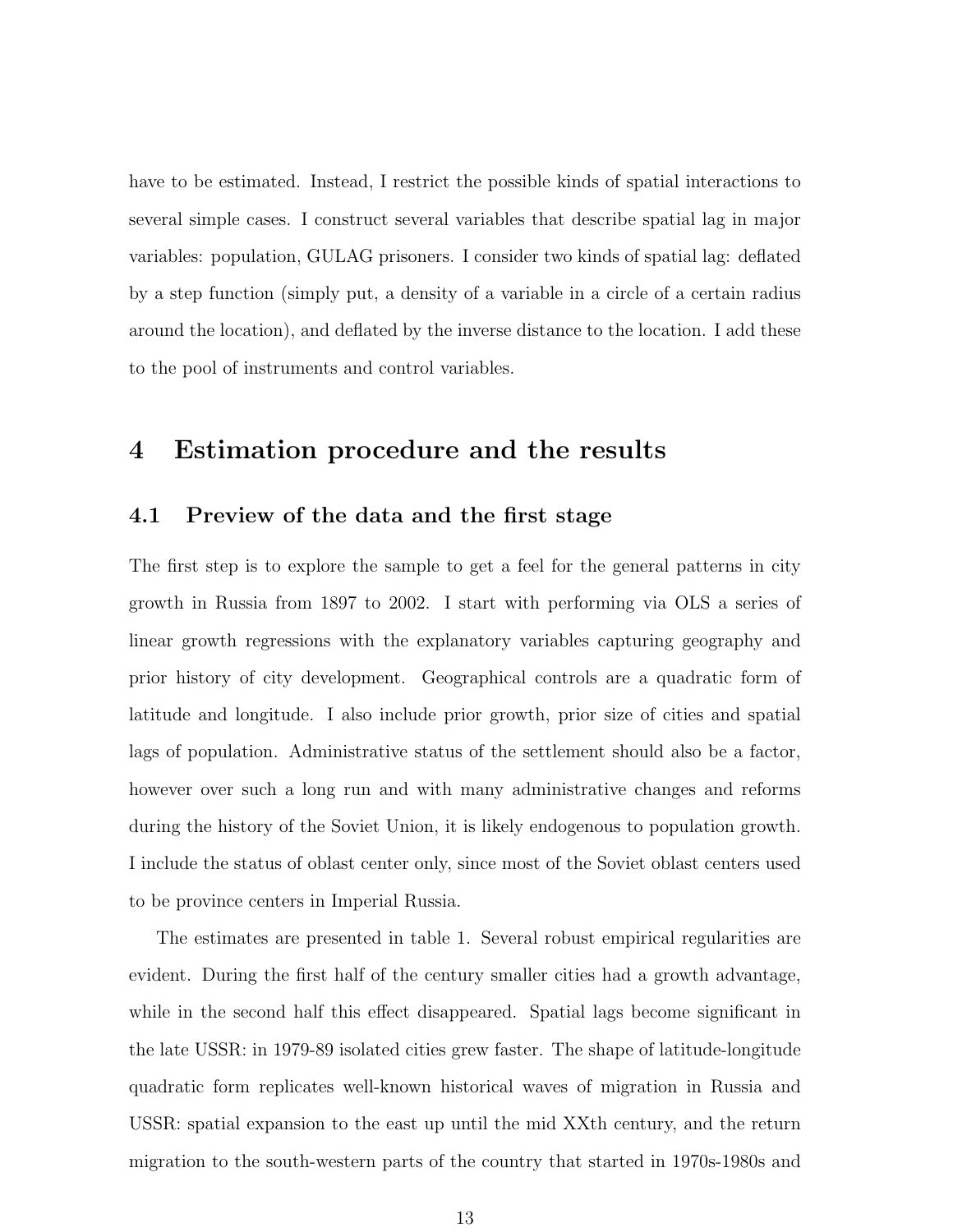intensified during the first years after transition. Interestingly enough, growth of cities is highly persistent, but only starting from 1939. In fact, growth from 1939 on is orthogonal to that of 1897-1926. This is an expected result, since heavy influence on spatial patterns of development by the Soviet planning system takes off precisely in the beginning of 1930s. Oblast center dummy is highly significant, which is consistent both with ongoing process of urbanization and concentration of population in large cities, and with the oblast centers being favored by the central planning system.

Next, table 2 presents similar regressions with different time periods and more explanatory variables introduced. I include all the proxies for the Soviet influence into the relevant time periods. Columns (1) and (3) simply repeat columns (2) and (3) from table 1, correspondingly. I included them for reference. Table 2 presents a first stage in instrumental variables estimations. Columns correspond to different time periods that can be used to construct an aggregate measure of the shock, i.e. the measure of the impact of Soviet system on spatial economy. The instruments include dummies for WWII occupation, migration restrictions, presence of GULAG camps, and a continuous variable - the log of number of GULAG prisoners per capita. To construct a shock measure, I multiply these variables by their estimated coefficients, and add them up for each observation. This is a constructed proxy for the innovation  $\nu_t$ , that is applied to the system of Russian cities.

Several observations can be made from the results of the first stage. First, the coefficient before WWII occupation dummy is negative, but practically never significant. Even though, as known from historical evidence, many cities in the European part of the USSR were destroyed into rubble, with great losses among civilian population, we cannot observe a negative effect of the war on city growth as early as in 1959. Just like in Japan according to Davis & Weinstein (2002), this severe negative shock was completely mitigated in a relatively short period of time. This observation suggests that to look for the multiple equilibria tracing the effects of a negative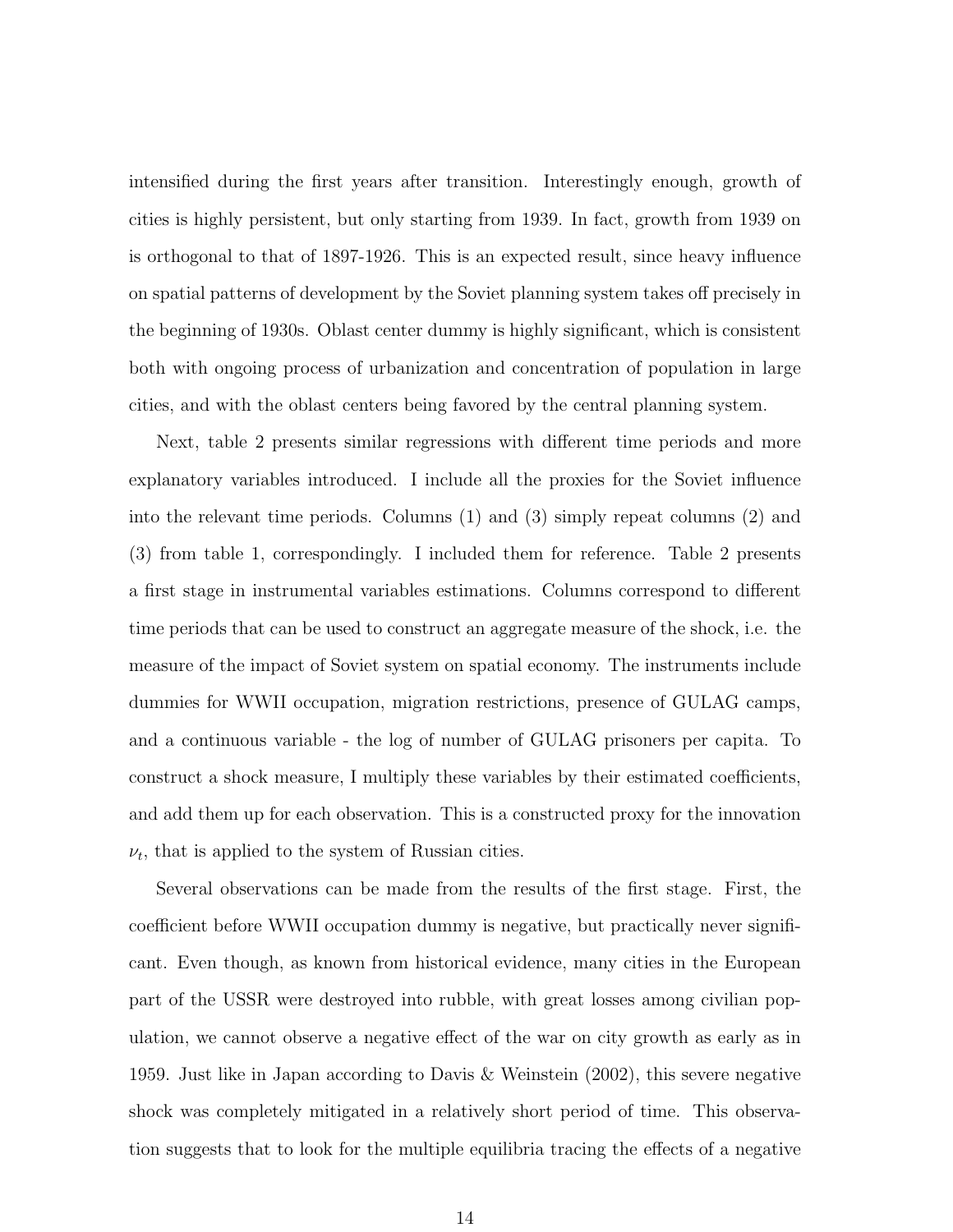shock is a futile task. Cities in both market and command economy prove to be very resilient.

Second, the presence of a GULAG camp nearby is a very strong indicator of aboveaverage population growth in this city or town not only for the period when GULAG was in operation or soon thereafter. The effect is positive even for the long lag, the growth from 1926 to 1989. Number of prisoners per capita in the immediate vicinity has an insignificant, but consistently positive effect. This persistence is what hints at the presence of multiple equilibria, but of a "positive" kind. If the presence of a GULAG camp proxies for the fact that Soviet planners regarded this location to be of above-average importance for the national economy, and invested into nearby cities, the impact of these investment decisions can become permanent in long-run.

And finally, migration restrictions admit positive (or zero) coefficients - seemingly speaking to the ineffectiveness of Soviet migration policies, at least not until late 1970s. The same result was obtained by Gang & Stuart (1999) on a slightly smaller sample of cities. We have to keep in mind, however, that migration restrictions were placed on the cities that were larger that average and more attractive to migrants. Dummies capture the combined effect, and we cannot deduce the counterfactual from the OLS estimates.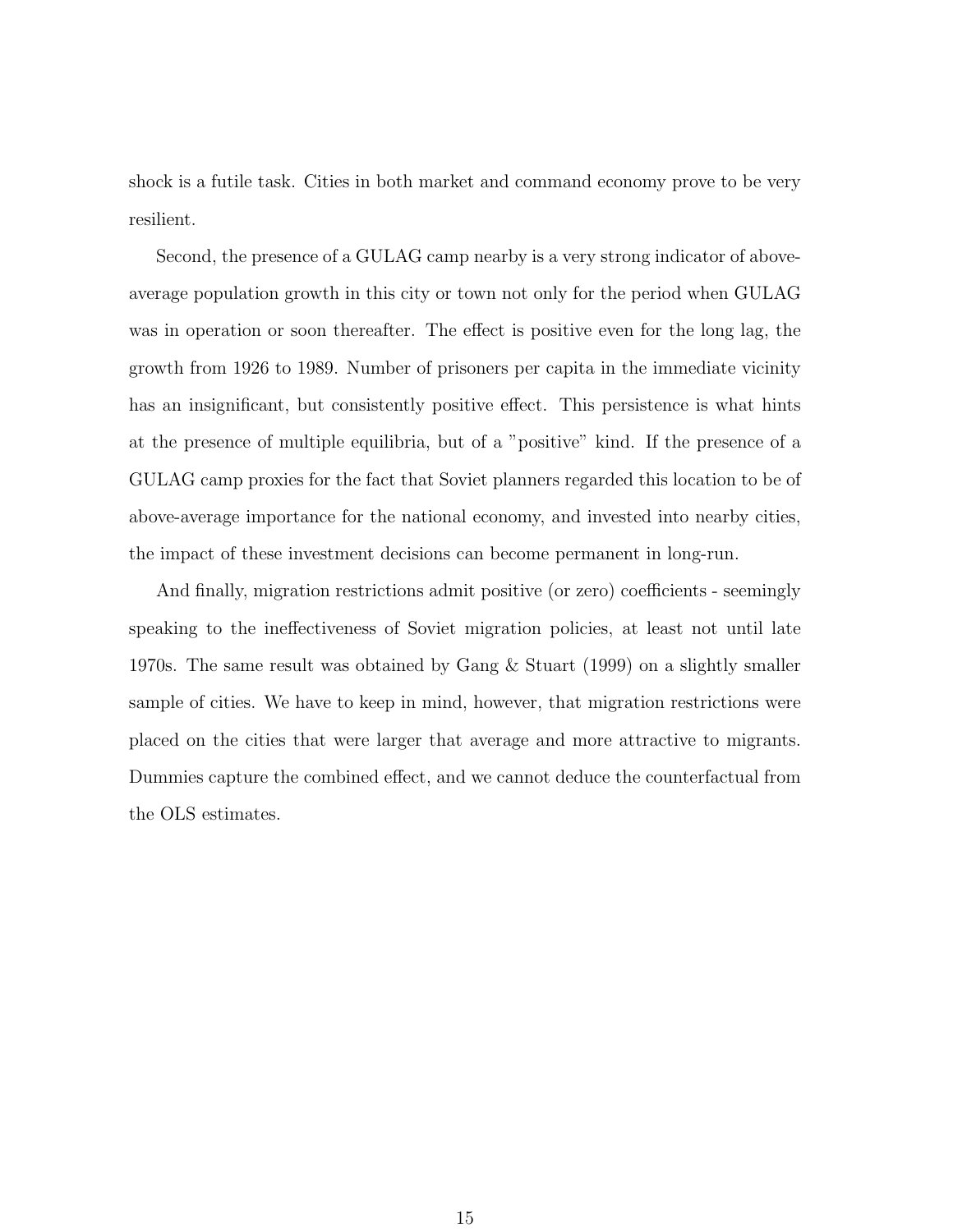| $Date_t - Date_{t-1}$                             | 1926 - 1897      | 1939 - 1926              | 1959 - 1939 | 1970 - 1959   | 1979 - 1970     | 1989 - 1979        | $2002 - 1989$     |
|---------------------------------------------------|------------------|--------------------------|-------------|---------------|-----------------|--------------------|-------------------|
|                                                   | $\bigoplus$      | $\widehat{\mathfrak{O}}$ | $\odot$     | $(\pm)$       | $\widetilde{5}$ | $\odot$            | $\widetilde{\Xi}$ |
| Ln population $_{t-1}$                            |                  | $-16$                    | Ę           | $\frac{1}{2}$ | $-0.018$        | $\frac{1}{200}$    | $-0.012$          |
|                                                   | $-18$<br>064)    | $(050)$                  | (35)        | (11)          | (.016)          | (700)              | (.010)            |
| Ln urban population $_{t-1}$ inside 20 km radius  |                  |                          | .044        | $-0.019$      |                 |                    | $010$ .           |
|                                                   | (1900, 000)      | $.031$<br>$047$          | (029)       | (.01)         | $(600)$ .       | 1000.)<br>210.-    | (.008)            |
| Ln urban population $_{t-1}$ inside 100 km radius |                  |                          | $00$ .      |               |                 |                    | $.001$            |
|                                                   | (610, 000)       | (0.000)                  | (11)        | (200)         | (900)           | $.002$<br>$(.003)$ | (600)             |
| Growth $_{t-1}$                                   |                  |                          | $\ddot{=}$  | .089          | 26              | 32                 | .19               |
|                                                   |                  | (020)                    | (.027)      | (.023)        | (032)           | (.028)             | (027)             |
| Oblast center dummy                               |                  | $\ddot{50}$              | .29         | .25           | $\ddot{1}$      | 70.                | .043              |
|                                                   | $\frac{43}{068}$ | $(880)$                  | (151)       | (028)         | (180, 0)        | (.021)             | (021)             |
| Geography controls                                | yes              | yes                      | yes         | yes           | yes             | yes                | yes               |
|                                                   |                  |                          |             |               |                 |                    |                   |
| $\rm \overline{N}$ of obs                         | 500              | 459                      | 624         | 756           | 902             | 946                | 955               |
| $\mathrm{R}^2$                                    | 0.19             | 0.25                     | 0.20        | 0.18          | 0.25            | 0.35               | $\overline{0.31}$ |
|                                                   |                  |                          |             |               |                 |                    |                   |

Dependent variable is  $\mathrm{Ln}(\mathrm{Population}_t)\text{-Ln}(\mathrm{Population}_{t-1})$ Dependent variable is Ln(Population<sub>t</sub>)-Ln(Population<sub>t−1</sub>)

Robust $\rm SE$  in parentheses Robust SE in parentheses

Table 1: History of city growth in Russia and USSR, XXth century Table 1: History of city growth in Russia and USSR, XXth century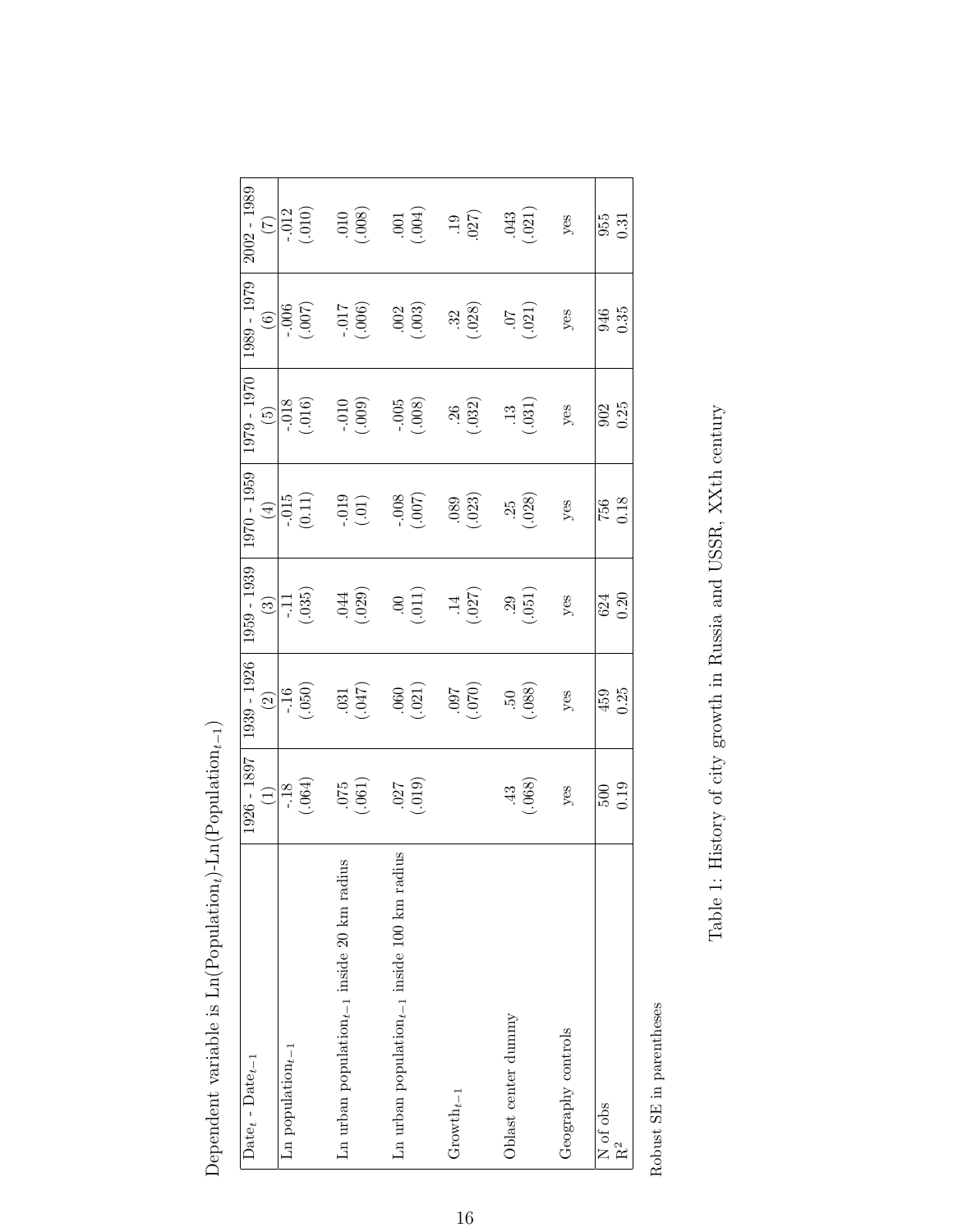| $Date_t - Date_{t-1}$                                      |                 | 1939 - 1926                                                                                                                                                                                                                                                                                                                         |                                                                                                                                                                                                                                                                                                                                  | 1959 - 1939                                                                                                       | 1959 - 1926                                                                                                                                                                                                                                                                                                                                   | 1970 - 1926                                                                                                                                                                                                                                                                                                                                                                                                                                                                  | 1989 - 1926                                                                                                                                                                                                                                                                                                                                       |
|------------------------------------------------------------|-----------------|-------------------------------------------------------------------------------------------------------------------------------------------------------------------------------------------------------------------------------------------------------------------------------------------------------------------------------------|----------------------------------------------------------------------------------------------------------------------------------------------------------------------------------------------------------------------------------------------------------------------------------------------------------------------------------|-------------------------------------------------------------------------------------------------------------------|-----------------------------------------------------------------------------------------------------------------------------------------------------------------------------------------------------------------------------------------------------------------------------------------------------------------------------------------------|------------------------------------------------------------------------------------------------------------------------------------------------------------------------------------------------------------------------------------------------------------------------------------------------------------------------------------------------------------------------------------------------------------------------------------------------------------------------------|---------------------------------------------------------------------------------------------------------------------------------------------------------------------------------------------------------------------------------------------------------------------------------------------------------------------------------------------------|
|                                                            | $\widehat{\Xi}$ | $\widehat{\Omega}$                                                                                                                                                                                                                                                                                                                  | $\odot$                                                                                                                                                                                                                                                                                                                          | $\bigoplus$                                                                                                       | $\widetilde{G}$                                                                                                                                                                                                                                                                                                                               | $\odot$                                                                                                                                                                                                                                                                                                                                                                                                                                                                      | $\widehat{C}$                                                                                                                                                                                                                                                                                                                                     |
| Ln population $_{t-1}$                                     |                 |                                                                                                                                                                                                                                                                                                                                     |                                                                                                                                                                                                                                                                                                                                  |                                                                                                                   |                                                                                                                                                                                                                                                                                                                                               |                                                                                                                                                                                                                                                                                                                                                                                                                                                                              |                                                                                                                                                                                                                                                                                                                                                   |
|                                                            |                 |                                                                                                                                                                                                                                                                                                                                     |                                                                                                                                                                                                                                                                                                                                  |                                                                                                                   |                                                                                                                                                                                                                                                                                                                                               |                                                                                                                                                                                                                                                                                                                                                                                                                                                                              |                                                                                                                                                                                                                                                                                                                                                   |
| Ln urban population $_{t-1}$ inside 20 km radius           |                 |                                                                                                                                                                                                                                                                                                                                     |                                                                                                                                                                                                                                                                                                                                  |                                                                                                                   |                                                                                                                                                                                                                                                                                                                                               |                                                                                                                                                                                                                                                                                                                                                                                                                                                                              |                                                                                                                                                                                                                                                                                                                                                   |
|                                                            |                 |                                                                                                                                                                                                                                                                                                                                     |                                                                                                                                                                                                                                                                                                                                  |                                                                                                                   |                                                                                                                                                                                                                                                                                                                                               |                                                                                                                                                                                                                                                                                                                                                                                                                                                                              |                                                                                                                                                                                                                                                                                                                                                   |
| 00 km radius<br>Ln urban population $_{t-1}$ inside 1      |                 |                                                                                                                                                                                                                                                                                                                                     |                                                                                                                                                                                                                                                                                                                                  |                                                                                                                   |                                                                                                                                                                                                                                                                                                                                               |                                                                                                                                                                                                                                                                                                                                                                                                                                                                              |                                                                                                                                                                                                                                                                                                                                                   |
|                                                            |                 | $\frac{1}{113}$<br>$\frac{1}{110}$<br>$\frac{1}{100}$<br>$\frac{1}{100}$<br>$\frac{1}{100}$<br>$\frac{1}{100}$<br>$\frac{1}{100}$<br>$\frac{1}{100}$<br>$\frac{1}{100}$<br>$\frac{1}{100}$<br>$\frac{1}{100}$<br>$\frac{1}{100}$<br>$\frac{1}{100}$<br>$\frac{1}{100}$<br>$\frac{1}{100}$<br>$\frac{1}{100}$<br>$\frac{1}{100}$<br> | $\begin{array}{ l} 11.035 \\ -0.035 \\ 0.011 \\ -0.011 \\ -0.011 \\ -0.011 \\ -0.011 \\ -0.011 \\ -0.011 \\ -0.011 \\ -0.011 \\ -0.011 \\ -0.011 \\ -0.011 \\ -0.011 \\ -0.011 \\ -0.011 \\ -0.011 \\ -0.011 \\ -0.011 \\ -0.011 \\ -0.011 \\ -0.011 \\ -0.011 \\ -0.011 \\ -0.011 \\ -0.011 \\ -0.011 \\ -0.011 \\ -0.011 \\ -$ |                                                                                                                   |                                                                                                                                                                                                                                                                                                                                               |                                                                                                                                                                                                                                                                                                                                                                                                                                                                              |                                                                                                                                                                                                                                                                                                                                                   |
| $Group_{t-1}$                                              |                 |                                                                                                                                                                                                                                                                                                                                     |                                                                                                                                                                                                                                                                                                                                  |                                                                                                                   |                                                                                                                                                                                                                                                                                                                                               |                                                                                                                                                                                                                                                                                                                                                                                                                                                                              |                                                                                                                                                                                                                                                                                                                                                   |
|                                                            |                 |                                                                                                                                                                                                                                                                                                                                     |                                                                                                                                                                                                                                                                                                                                  |                                                                                                                   |                                                                                                                                                                                                                                                                                                                                               |                                                                                                                                                                                                                                                                                                                                                                                                                                                                              |                                                                                                                                                                                                                                                                                                                                                   |
| Oblast center dummy                                        |                 |                                                                                                                                                                                                                                                                                                                                     |                                                                                                                                                                                                                                                                                                                                  |                                                                                                                   |                                                                                                                                                                                                                                                                                                                                               |                                                                                                                                                                                                                                                                                                                                                                                                                                                                              |                                                                                                                                                                                                                                                                                                                                                   |
|                                                            |                 |                                                                                                                                                                                                                                                                                                                                     |                                                                                                                                                                                                                                                                                                                                  | $-11$<br>$(0.35)$<br>$(0.35)$<br>$(0.30)$<br>$(0.30)$<br>$(0.30)$<br>$(0.30)$<br>$(0.30)$<br>$(0.30)$<br>$(0.30)$ | $\frac{1}{23}$<br>$\frac{1}{25}$<br>$\frac{1}{25}$<br>$\frac{1}{25}$<br>$\frac{1}{25}$<br>$\frac{1}{25}$<br>$\frac{1}{25}$<br>$\frac{1}{25}$<br>$\frac{1}{25}$<br>$\frac{1}{25}$<br>$\frac{1}{25}$<br>$\frac{1}{25}$<br>$\frac{1}{25}$<br>$\frac{1}{25}$<br>$\frac{1}{25}$<br>$\frac{1}{25}$<br>$\frac{1}{25}$<br>$\frac{1}{25}$<br>$\frac{1$ | $\frac{128}{1000}$<br>$\frac{660}{1000}$<br>$\frac{17}{1000}$<br>$\frac{660}{1000}$<br>$\frac{17}{1000}$<br>$\frac{660}{1000}$                                                                                                                                                                                                                                                                                                                                               | $\frac{1}{29}$<br>$\frac{1}{20}$<br>$\frac{1}{20}$<br>$\frac{1}{20}$<br>$\frac{1}{20}$<br>$\frac{1}{20}$<br>$\frac{1}{20}$<br>$\frac{1}{20}$<br>$\frac{1}{20}$<br>$\frac{1}{20}$<br>$\frac{1}{20}$<br>$\frac{1}{20}$<br>$\frac{1}{20}$<br>$\frac{1}{20}$<br>$\frac{1}{20}$<br>$\frac{1}{20}$<br>$\frac{1}{20}$<br>$\frac{1}{20}$<br>$\frac{1$     |
| War dunmy                                                  |                 |                                                                                                                                                                                                                                                                                                                                     |                                                                                                                                                                                                                                                                                                                                  |                                                                                                                   |                                                                                                                                                                                                                                                                                                                                               | $\begin{bmatrix} 79 \\ -0.86 \\ 0.96 \\ \vdots \end{bmatrix} \begin{bmatrix} 1 \\ 1 \\ 0 \\ 0 \\ \vdots \end{bmatrix} \begin{bmatrix} 1 \\ 0 \\ 0 \\ 0 \\ \vdots \end{bmatrix} \begin{bmatrix} 1 \\ 0 \\ 0 \\ 0 \\ \vdots \end{bmatrix} \begin{bmatrix} 1 \\ 0 \\ 0 \\ 0 \\ \vdots \end{bmatrix} \begin{bmatrix} 1 \\ 0 \\ 0 \\ 0 \\ \vdots \end{bmatrix} \begin{bmatrix} 1 \\ 0 \\ 0 \\ 0 \\ \vdots \end{bmatrix} \begin{bmatrix} 1 \\ 0 \\ 0 \\ 0 \\ \vdots \end{bmatrix}$ |                                                                                                                                                                                                                                                                                                                                                   |
|                                                            |                 |                                                                                                                                                                                                                                                                                                                                     |                                                                                                                                                                                                                                                                                                                                  |                                                                                                                   |                                                                                                                                                                                                                                                                                                                                               |                                                                                                                                                                                                                                                                                                                                                                                                                                                                              |                                                                                                                                                                                                                                                                                                                                                   |
| dummy<br>GULAG camps in 20 km radius                       |                 |                                                                                                                                                                                                                                                                                                                                     |                                                                                                                                                                                                                                                                                                                                  |                                                                                                                   |                                                                                                                                                                                                                                                                                                                                               |                                                                                                                                                                                                                                                                                                                                                                                                                                                                              |                                                                                                                                                                                                                                                                                                                                                   |
|                                                            |                 |                                                                                                                                                                                                                                                                                                                                     |                                                                                                                                                                                                                                                                                                                                  |                                                                                                                   |                                                                                                                                                                                                                                                                                                                                               |                                                                                                                                                                                                                                                                                                                                                                                                                                                                              |                                                                                                                                                                                                                                                                                                                                                   |
| GULAG camps in 100 km radius dummy                         |                 |                                                                                                                                                                                                                                                                                                                                     |                                                                                                                                                                                                                                                                                                                                  |                                                                                                                   |                                                                                                                                                                                                                                                                                                                                               |                                                                                                                                                                                                                                                                                                                                                                                                                                                                              |                                                                                                                                                                                                                                                                                                                                                   |
|                                                            |                 | $\begin{array}{c} 22 \\ 21 \\ -11 \\ -105 \\ 050 \\ -12 \\ -12 \\ \hline \end{array}$                                                                                                                                                                                                                                               |                                                                                                                                                                                                                                                                                                                                  |                                                                                                                   |                                                                                                                                                                                                                                                                                                                                               |                                                                                                                                                                                                                                                                                                                                                                                                                                                                              | $\begin{array}{l} -020 \\[-4pt] -089 \\[-4pt] -0.89 \\[-4pt] -0.89 \\[-4pt] -0.89 \\[-4pt] -0.89 \\[-4pt] -0.80 \\[-4pt] -0.80 \\[-4pt] -0.80 \\[-4pt] -0.80 \\[-4pt] -0.80 \\[-4pt] -0.80 \\[-4pt] -0.80 \\[-4pt] -0.80 \\[-4pt] -0.80 \\[-4pt] -0.80 \\[-4pt] -0.80 \\[-4pt] -0.80 \\[-4pt] -0.80 \\[-4pt] -0.80 \\[-4pt] -0.80 \\[-4pt] -0.80$ |
| Ln (GULAG prisoners per capita in 20 km radius + 1)        |                 |                                                                                                                                                                                                                                                                                                                                     |                                                                                                                                                                                                                                                                                                                                  |                                                                                                                   |                                                                                                                                                                                                                                                                                                                                               |                                                                                                                                                                                                                                                                                                                                                                                                                                                                              |                                                                                                                                                                                                                                                                                                                                                   |
|                                                            |                 |                                                                                                                                                                                                                                                                                                                                     |                                                                                                                                                                                                                                                                                                                                  |                                                                                                                   |                                                                                                                                                                                                                                                                                                                                               |                                                                                                                                                                                                                                                                                                                                                                                                                                                                              |                                                                                                                                                                                                                                                                                                                                                   |
| a in 100 km radius $+1$ )<br>Ln (GULAG prisoners per capit |                 |                                                                                                                                                                                                                                                                                                                                     |                                                                                                                                                                                                                                                                                                                                  |                                                                                                                   |                                                                                                                                                                                                                                                                                                                                               |                                                                                                                                                                                                                                                                                                                                                                                                                                                                              |                                                                                                                                                                                                                                                                                                                                                   |
|                                                            |                 |                                                                                                                                                                                                                                                                                                                                     |                                                                                                                                                                                                                                                                                                                                  |                                                                                                                   |                                                                                                                                                                                                                                                                                                                                               |                                                                                                                                                                                                                                                                                                                                                                                                                                                                              |                                                                                                                                                                                                                                                                                                                                                   |
| dummy<br>Migration restrictions since 1959                 |                 |                                                                                                                                                                                                                                                                                                                                     |                                                                                                                                                                                                                                                                                                                                  |                                                                                                                   |                                                                                                                                                                                                                                                                                                                                               |                                                                                                                                                                                                                                                                                                                                                                                                                                                                              |                                                                                                                                                                                                                                                                                                                                                   |
|                                                            |                 |                                                                                                                                                                                                                                                                                                                                     |                                                                                                                                                                                                                                                                                                                                  |                                                                                                                   |                                                                                                                                                                                                                                                                                                                                               |                                                                                                                                                                                                                                                                                                                                                                                                                                                                              |                                                                                                                                                                                                                                                                                                                                                   |
| Expansion restrictions since 1959 dummy                    |                 |                                                                                                                                                                                                                                                                                                                                     |                                                                                                                                                                                                                                                                                                                                  |                                                                                                                   |                                                                                                                                                                                                                                                                                                                                               |                                                                                                                                                                                                                                                                                                                                                                                                                                                                              |                                                                                                                                                                                                                                                                                                                                                   |
|                                                            |                 |                                                                                                                                                                                                                                                                                                                                     |                                                                                                                                                                                                                                                                                                                                  |                                                                                                                   |                                                                                                                                                                                                                                                                                                                                               |                                                                                                                                                                                                                                                                                                                                                                                                                                                                              |                                                                                                                                                                                                                                                                                                                                                   |
| Geography controls                                         | $y$ es          | yes                                                                                                                                                                                                                                                                                                                                 | yes                                                                                                                                                                                                                                                                                                                              | yes                                                                                                               | yes                                                                                                                                                                                                                                                                                                                                           | yes                                                                                                                                                                                                                                                                                                                                                                                                                                                                          | yes                                                                                                                                                                                                                                                                                                                                               |
|                                                            |                 |                                                                                                                                                                                                                                                                                                                                     |                                                                                                                                                                                                                                                                                                                                  |                                                                                                                   |                                                                                                                                                                                                                                                                                                                                               |                                                                                                                                                                                                                                                                                                                                                                                                                                                                              |                                                                                                                                                                                                                                                                                                                                                   |
| $\rm N$ of obs $\rm R^2$                                   | 459             | 459                                                                                                                                                                                                                                                                                                                                 | 624                                                                                                                                                                                                                                                                                                                              | 624                                                                                                               | 454                                                                                                                                                                                                                                                                                                                                           | 454                                                                                                                                                                                                                                                                                                                                                                                                                                                                          | $\overline{456}$                                                                                                                                                                                                                                                                                                                                  |
|                                                            | 0.29            | 0.25                                                                                                                                                                                                                                                                                                                                | 0.20                                                                                                                                                                                                                                                                                                                             | 0.21                                                                                                              | 0.37                                                                                                                                                                                                                                                                                                                                          | 0.36                                                                                                                                                                                                                                                                                                                                                                                                                                                                         | 0.36                                                                                                                                                                                                                                                                                                                                              |

Dependent variable is  $\mathrm{Ln}(\mathrm{Population}_t)\text{-Ln}(\mathrm{Population}_{t-1})$ Dependent variable is Ln(Population<sub>t</sub>)-Ln(Population<sub>t−1</sub>)

Robust SE in parentheses Robust SE in parentheses Table 2: Construction of the instrument, 1st stage Table 2: Construction of the instrument, 1st stage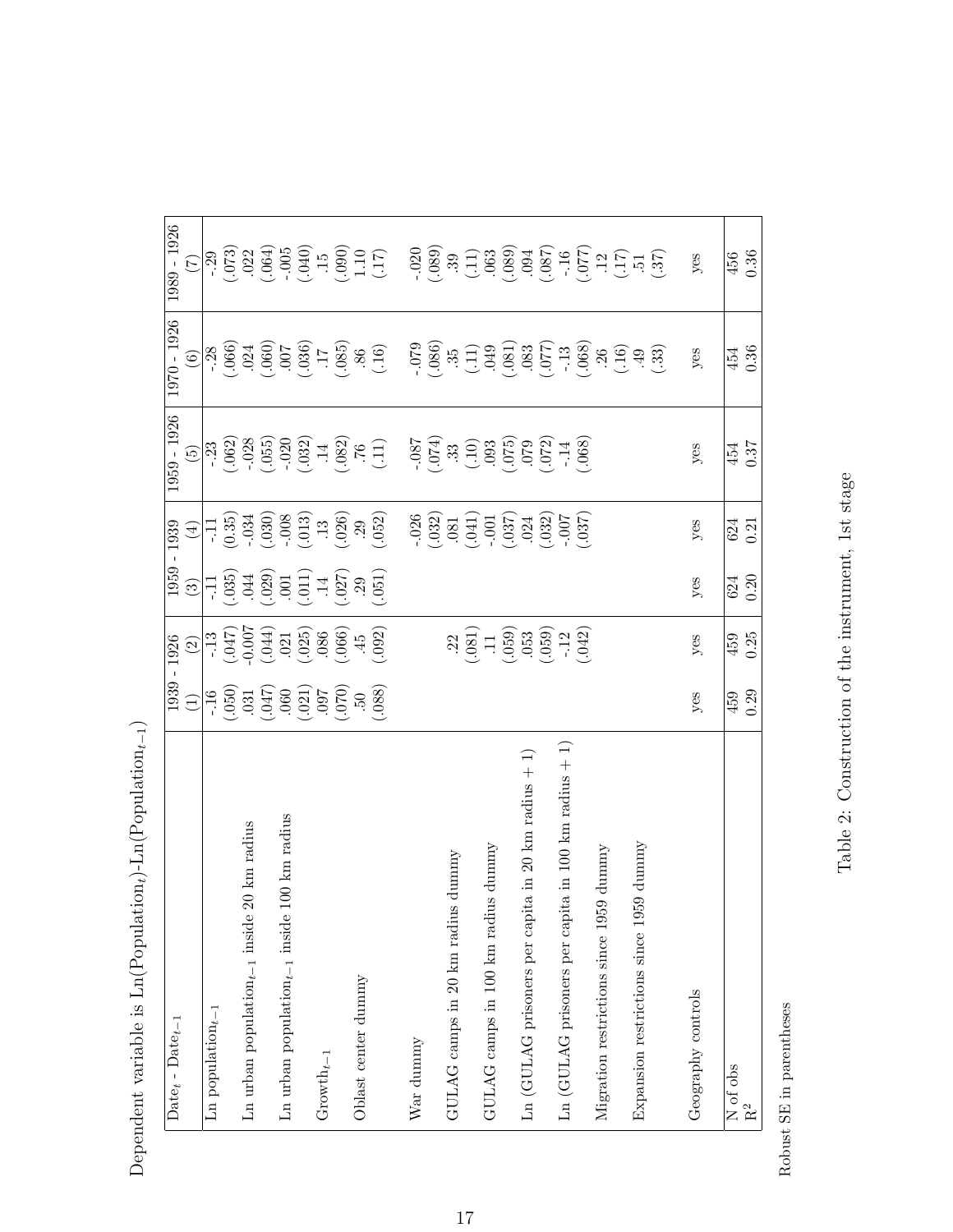# 4.2 Robustness checks for the effects of GULAG and WWII. Matching estimations.

As a robustness check, I conduct several matching estimations evaluating the average treatment effect on the treated observations. For the GULAG treatment variables, I matched cities on geography, size, and prior growth. For the war dummy, matching on latitude was exact, which gave the priority to finding a comparable city just across the front lines, so that the other (unobservable) geographical characteristics are comparable. The results presented in table 3 are roughly the same as OLS estimates. The only peculiar result is significantly negative coefficient before a war dummy for the 1926-1959 period. However, since for 1939-1959 war was not significant, the negative association mush have come from the pre-war period 1926-1939. It must be the case that parts of the country that were occupied in WWII also experienced a negative shock between 1926 and 1939. The obvious guess is Golodomor, hunger of 1932-1933 that disproportionably affected Ukraine, South-Western parts of Russia and Volga basin. Unfortunately, detailed data on deaths during that period does not exist, moreover, Soviet Government went to great length to conceal the effects of hunger death on population of small and medium towns in the Census of 1939.

### 4.3 Model with multiple equilibria

First exercise is to consider a shock period to be 1926-1959, so that the composite measure would include war and GULAG variables with estimated coefficients form column (4) in table 2. Recovery period is set to be 1959-1970. I estimate equation (5) via iterative procedure.

First step is to estimate the equation with the constructed measure of shock plugged instead of innovation  $\nu_t$  and setting  $I_l$  and  $I_h$  to zero. Just as Davis & Weinstein (2002), I also include control variables, appropriate for the period under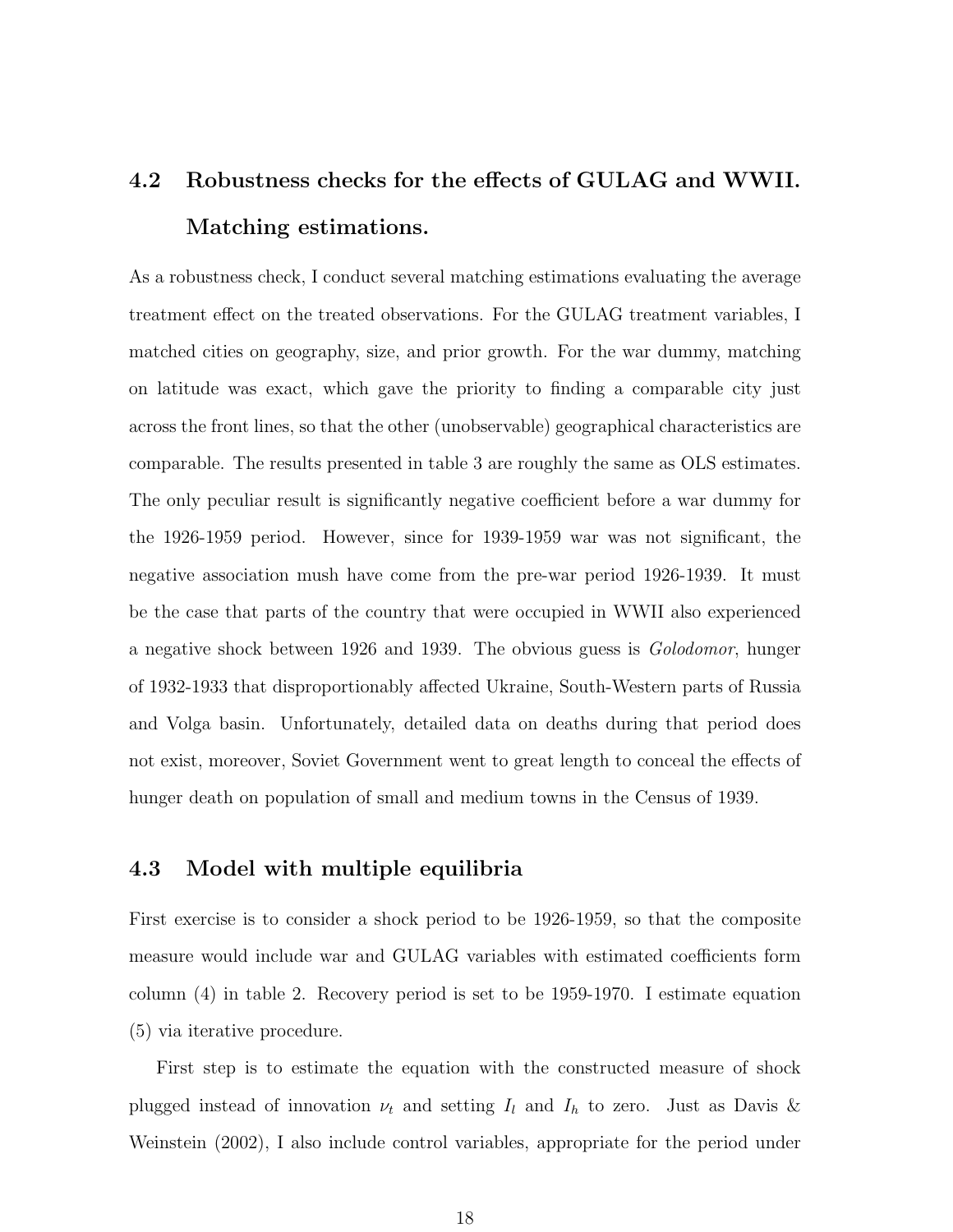| $Date_t - Date_{t-1}$                                                                                  | $1939 - 1926$ | 1959 - 1939 | 1959 - 1926 |
|--------------------------------------------------------------------------------------------------------|---------------|-------------|-------------|
| Treatment variables                                                                                    |               |             |             |
| GULAG camps in 20 km radius dummy                                                                      | .184          | .091        | .312        |
| (Matched on latitude, longitude, population in t-1,                                                    | (.069)        | (.037)      | (.087)      |
| growth of population between t-1 and t)                                                                |               |             |             |
| GULAG camps in 100 km radius dummy                                                                     | .096          | .015        | .107        |
| (Matched on latitude, longitude, population in t-1,<br>growth of population between t-1 and t)         | (.046)        | (.033)      | (.064)      |
| War dummy                                                                                              |               | $-.045$     | $-.181$     |
| (Matched on latitude (exact), longitude, population in t-1,<br>growth of population between t-1 and t) |               | (.036)      | (.070)      |
| N of obs                                                                                               | 459           | 624         | 461         |

Dependent variable is  $\text{Ln}(\text{Population}_t)$ -Ln(Population<sub>t−1</sub>)

Robust SE in parentheses

Number of matches  $= 3$ ; number of matches for robust  $SE = 10$ .

Table 3: Matching estimators for the effect of GULAG and WWII, average effects of treatment on the treated

consideration.

During 1959-1970, migration restrictions were set in place in USSR, which might affect reverse migration dynamics. I include them into the set of control variables. In short, equation 5 becomes:

 $Ln(Pop_{it+1}) - Ln(Pop_{it}) = \alpha_0 + (\rho - 1)\hat{\nu_{it}} + \alpha_1 * Geography$  Controls

 $+\alpha_2 * Population_{it} + \alpha_3 * Population Growth_{it} + \alpha_4 * Spatial Population Lag$ 

$$
+\alpha_5 * Migration\;Restrictionst + (1 - \rho)Ih + (1 - \rho)Il + eit+1, (6)
$$

I estimate this equation to receive residuals  $e_{it}$  to be used in second step.

Second step is very similar to the procedure of Davis & Weinstein (2008). I do a grid search over all parameter values to find the first-iteration values of  $\rho$ ,  $\Delta_h$ ,  $\Delta_l$ ,  $b_{l0}$ ,  $b_{h0}$ ,  $\beta$ . Knowing the thresholds, we can now split the sample of observations into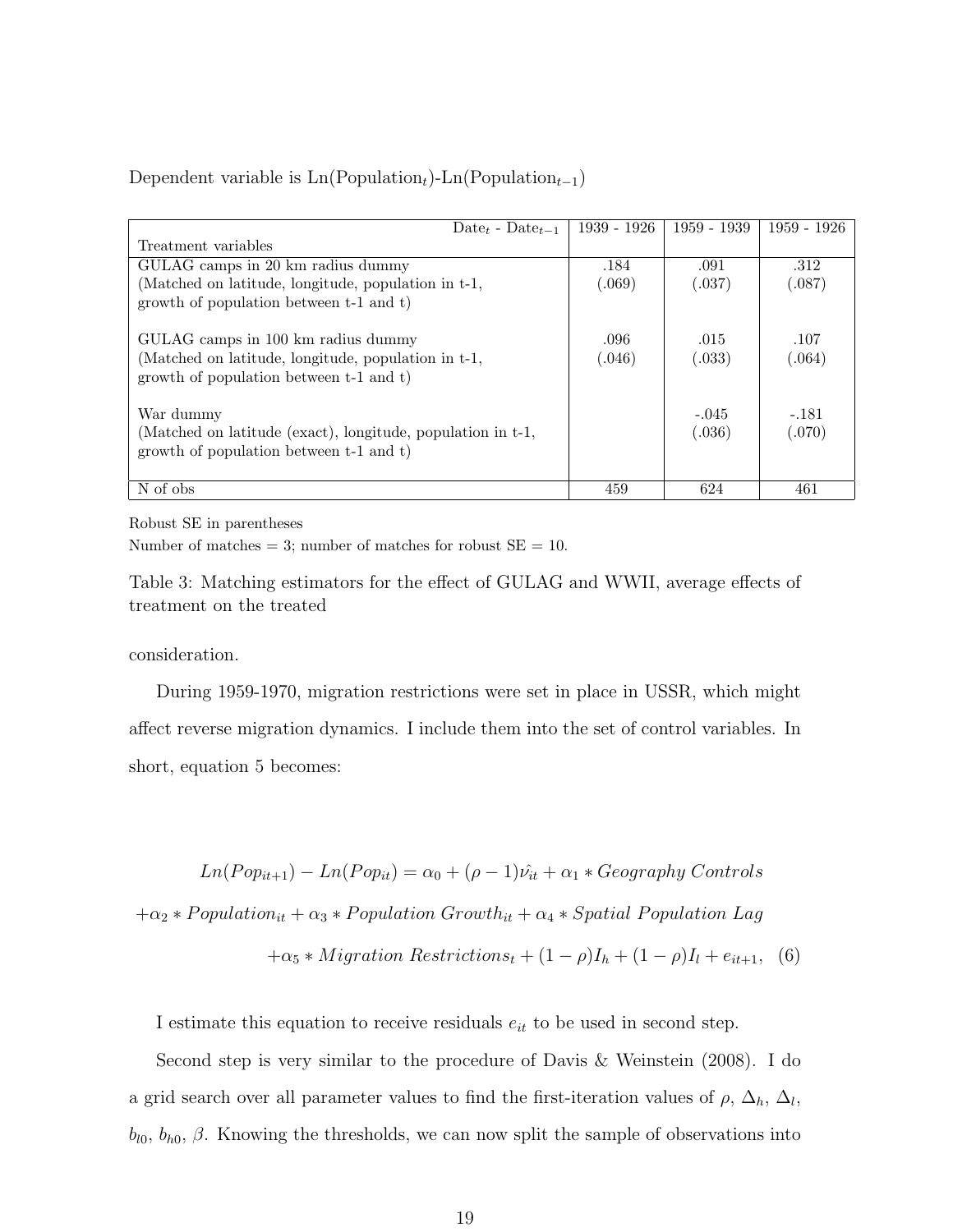groups according to the equilibrium selected by each city, define dummy variables  $I<sub>h</sub>$ and  $I_l$ , and re-estimate (6) to obtain a new set of residuals. This step is repeated during a full grid search until parameter values are found.

Table 4 presents the results of two runs. First run (second column in table 4 takes Stalinist and post-Stalinist periods as described above to see if Stalinist policies were (partially) reversed during 1960s. Third column presents the same procedure, defining a shock for the whole Soviet period 1926-1989, and looking for a reversal in post-Soviet years 1989-2002.

I found 3 equilibria in 1960s. Essentially, there was a group of leading cities that continued on growing faster. About 40% of locations experienced modest impact of GULAG in 1930-1950s, and continued to grow modestly. About 55% of cities and towns were not favored and experienced stagnation or decline (average growth in low-equilibrium group was around zero). Interestingly enough, values of  $\beta$  coefficients were found to be reasonable and expected. I took two observable characteristics in vector x: longitude and latitude. The results show that for a city located further to the north or to the east a stronger positive (and weaker negative) shock is required to to pass the threshold to a new equilibrium.

Third column in table 4 presents results of the procedure for post-transitional change in city population. Here, the results are much more modest. I did not find any evidence of either clustering of the residuals according to multiple equilibria pattern, nor even any sign of mean-reversion of Soviet policies at all. We have to remember that my instruments for the Soviet shock rely heavily on the information from 1930-1950s. It is quite possible that the partial reversal of Stalinist policies indeed happened already in 1960s and 1970s, and it is more recent policies of 1980s that would be relevant for the post-transitional dynamics.

Of course, it is not possible to completely rule out the possibility that the faster growth of the group of "high-equilibrium" cities was not due to the past policies, but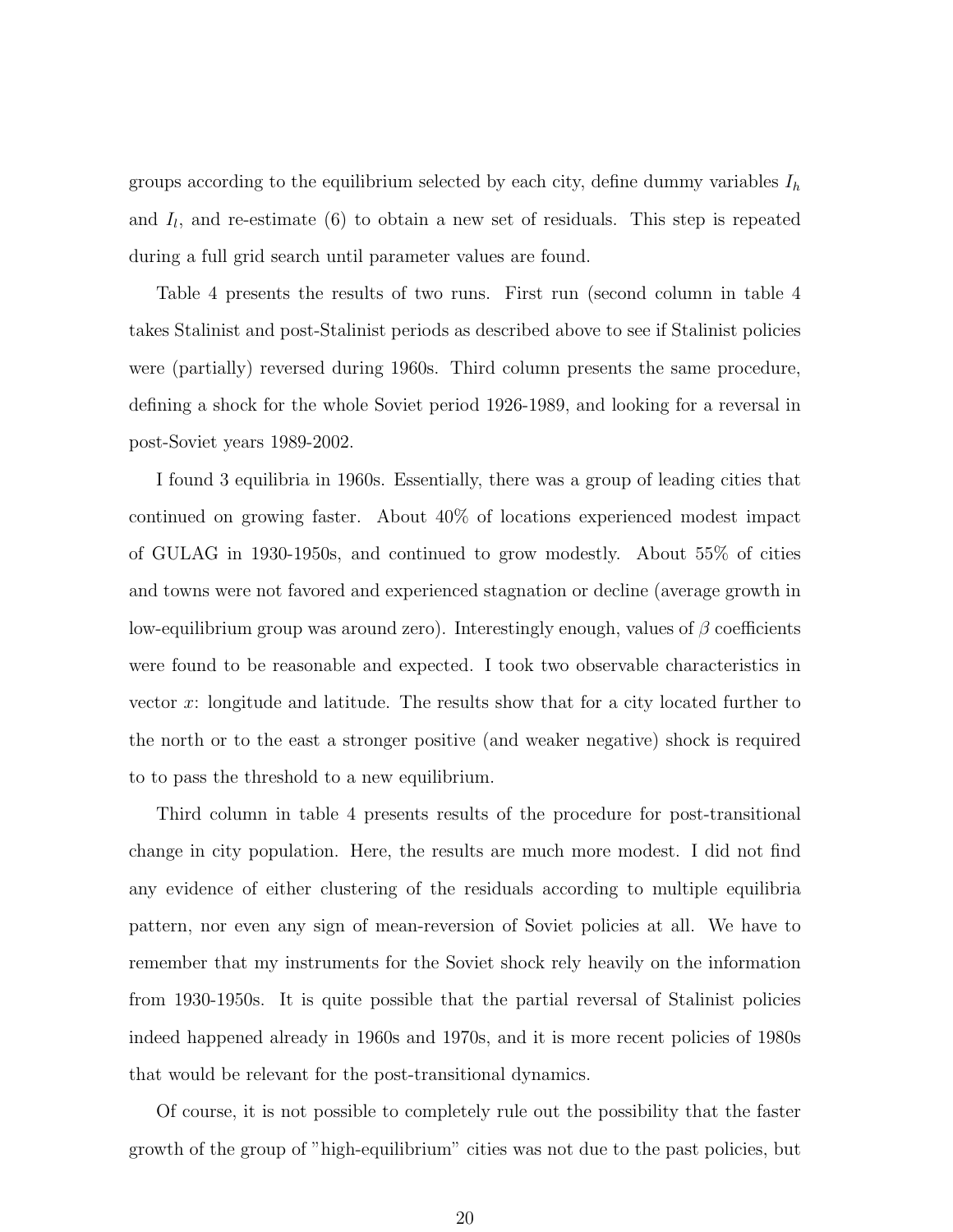| Response period                                      |                       |                 |
|------------------------------------------------------|-----------------------|-----------------|
| Date <sub><math>t+1</math></sub> - Date <sub>t</sub> | 1970 - 1959           | 2002 - 1989     |
| Innovation period                                    |                       |                 |
| Date <sub>t</sub> - Date <sub>t-1</sub>              | 1959-1926             | 1989-1926       |
| $\rho-1$                                             | $-.3$                 |                 |
| $(1-\rho)\Delta_l$                                   | $-.11$                |                 |
| $(1-\rho)\Delta_h$                                   | .22                   |                 |
|                                                      |                       |                 |
| $b_{l0}$                                             | $-.04$                |                 |
|                                                      | $(55\%$ observations) |                 |
| $b_{h0}$                                             | .19                   |                 |
|                                                      | $(5\%$ observations)  | (outliers only) |
|                                                      |                       |                 |
| $\beta$ :                                            |                       |                 |
| Latitude                                             | .055                  |                 |
| Longitude                                            | .005                  |                 |
| Number of equilibria                                 | 3                     | 1               |

Dependent variable is  $\text{Ln}(\text{Population}_{t+1})$ -Ln(Population<sub>t</sub>)

Table 4: Maximum likelihood estimators, models with multiple equilibria. (To be appended with more combinations of time periods)

due to some new or ongoing Soviet policies that persisted through 1960s, 1970s, and 1980s. There is definitely a lot of room for further research into the nature and the mechanisms of the Soviet spatial policies in all the periods of USSR history, and their long-run consequences.

# 5 Conclusions and discussion

This paper makes another attempt to obtain the evidence of multiple equilibria by investigating the dynamics of city growth after a natural experiment. In contrast with the previous work by Davis & Weinstein (2002), Davis & Weinstein (2008), Bosker et al. (2007), who studied the episodes of severe destruction during WWII, I consider a different type of experiment - when infrastructure, capital, and even labor were not destroyed, but brought to previously underdeveloped locations. The results are strikingly different. Mean-reversion after such type on impact is weak if exists at all. There is evidence that indeed, multiple equilibria might be present in the growth of